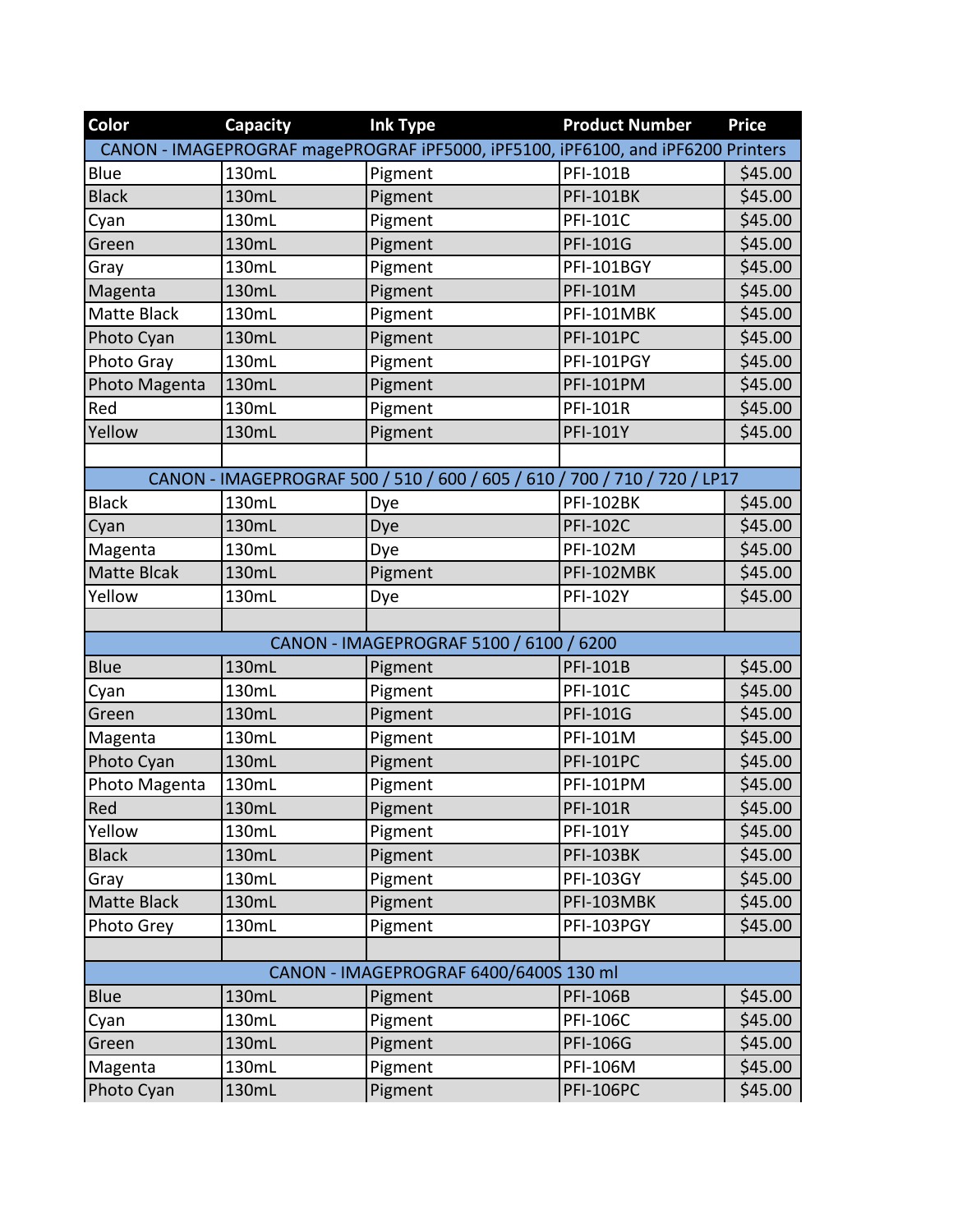| Photo Magenta      | 130mL | Pigment                                                | <b>PFI-106PM</b>   | \$45.00  |
|--------------------|-------|--------------------------------------------------------|--------------------|----------|
| Red                | 130mL | Pigment                                                | <b>PFI-106R</b>    | \$45.00  |
| Yellow             | 130mL | Pigment                                                | <b>PFI-106Y</b>    | \$45.00  |
| <b>Black</b>       | 130mL | Pigment                                                | <b>PFI-106BK</b>   | \$45.00  |
| Gray               | 130mL | Pigment                                                | <b>PFI-106GY</b>   | \$45.00  |
| <b>Matte Black</b> | 130mL | Pigment                                                | PFI-106MBK         | \$45.00  |
| Photo Grey         | 130mL | Pigment                                                | PFI-106PGY         | \$45.00  |
|                    |       |                                                        |                    |          |
|                    |       | CANON - IMAGEPROGRAF 6400/6450 330 ml                  |                    |          |
| <b>Blue</b>        | 330mL | Pigment                                                | <b>PFI-206B</b>    | \$105.00 |
| Cyan               | 330mL | Pigment                                                | <b>PFI-206C</b>    | \$105.00 |
| Green              | 330mL | Pigment                                                | <b>PFI-206G</b>    | \$105.00 |
| Magenta            | 330mL | Pigment                                                | <b>PFI-206M</b>    | \$105.00 |
| Photo Cyan         | 330mL | Pigment                                                | <b>PFI-206PC</b>   | \$105.00 |
| Photo Magenta      | 330mL | Pigment                                                | <b>PFI-206PM</b>   | \$105.00 |
| Red                | 330mL | Pigment                                                | <b>PFI-206R</b>    | \$105.00 |
| Yellow             | 330mL | Pigment                                                | <b>PFI-206Y</b>    | \$105.00 |
| <b>Black</b>       | 330mL | Pigment                                                | <b>PFI-206BK</b>   | \$105.00 |
| Gray               | 330mL | Pigment                                                | <b>PFI-206GY</b>   | \$105.00 |
| <b>Matte Black</b> | 330mL | Pigment                                                | PFI-206MBK         | \$105.00 |
| Photo Grey         | 330mL | Pigment                                                | PFI-206PGY         | \$105.00 |
|                    |       |                                                        |                    |          |
|                    |       |                                                        |                    |          |
|                    |       | CANON - IMAGEPROGRAF W7200 / W8200 DYE                 |                    |          |
| <b>Black</b>       | 330mL | Dye                                                    | <b>BCI-1411BK</b>  | \$70.00  |
| Cyan               | 330mL | Dye                                                    | <b>BCI-1411C</b>   | \$70.00  |
| Magenta            | 330mL | Dye                                                    | <b>BCI-1411M</b>   | \$70.00  |
| Photo Cyan         | 330mL | Dye                                                    | <b>BCI-1411PC</b>  | \$70.00  |
| Photo Magenta      | 330mL | Dye                                                    | <b>BCI-1411PM</b>  | \$70.00  |
| Yellow             | 330mL | Dye                                                    | <b>BCI-1411Y</b>   | \$70.00  |
|                    |       |                                                        |                    |          |
|                    |       | CANON - IMAGEPROGRAF W8200 / 8400PG PIGMENT            |                    |          |
| <b>Black</b>       | 330mL | Pigment                                                | <b>BCI-1421BK</b>  | \$80.00  |
| Cyan               | 330mL | Pigment                                                | <b>BCI-1421C</b>   | \$80.00  |
| Magenta            | 330mL | Pigment                                                | <b>BCI-1421M</b>   | \$80.00  |
| Photo Cyan         | 330mL | Pigment                                                | <b>BCI-1421PC</b>  | \$80.00  |
| Photo Magenta      | 330mL | Pigment                                                | <b>BCI-1421PM</b>  | \$80.00  |
| Yellow             | 330mL | Pigment                                                | <b>BCI-1421Y</b>   | \$80.00  |
| Matte Black        | 330mL | Pigment                                                | <b>BCI-1421MBK</b> | \$80.00  |
|                    |       |                                                        |                    |          |
|                    |       | CANON - IMAGEPROGRAF 8000 / 9000 / 8000S / 9000S 330mL |                    |          |
| <b>Blue</b>        | 330mL | Pigment                                                | <b>PFI-301B</b>    | \$100.00 |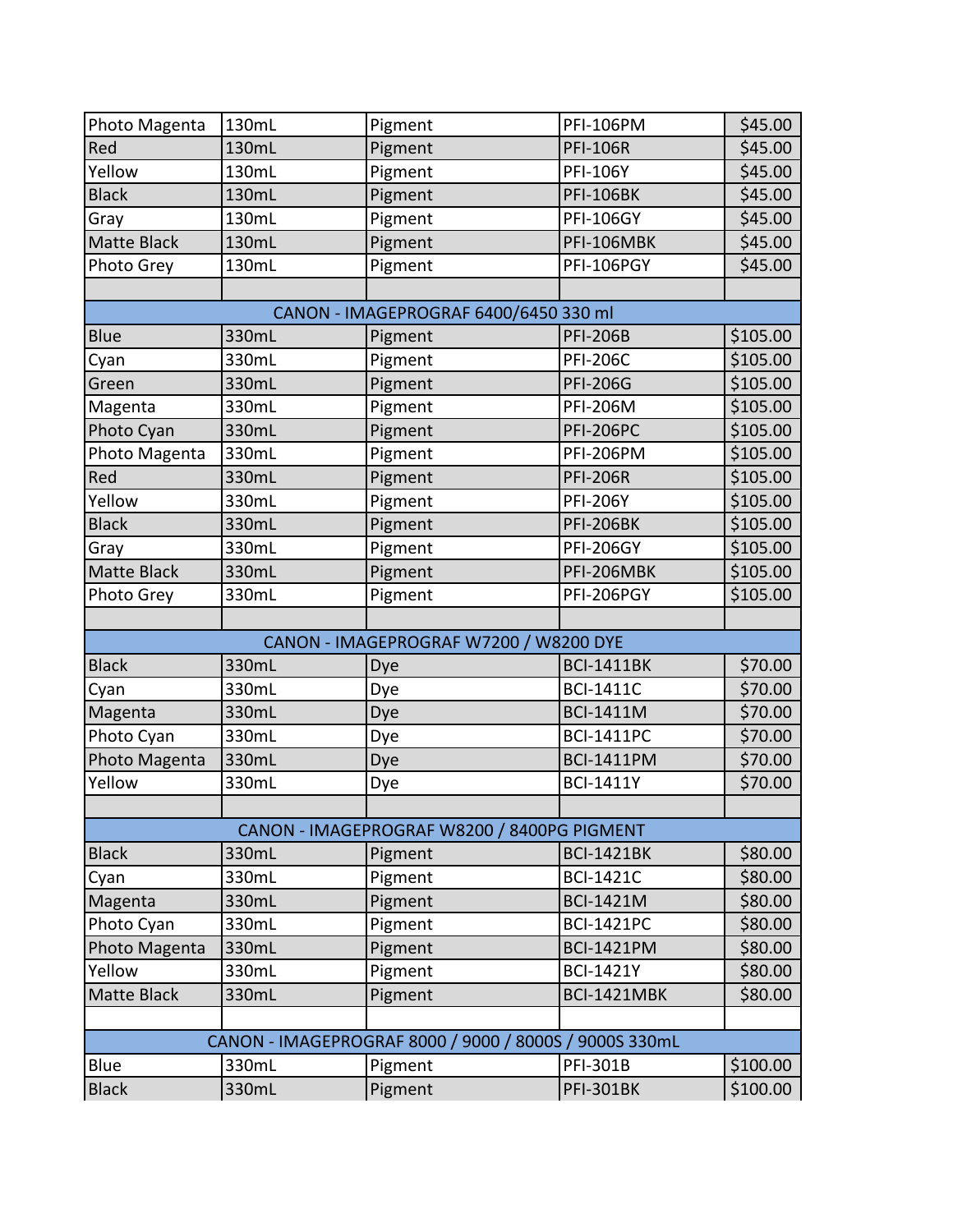| Cyan               | 330mL | Pigment                                                               | <b>PFI-301C</b>  | \$100.00 |
|--------------------|-------|-----------------------------------------------------------------------|------------------|----------|
| Green              | 330mL | Pigment                                                               | <b>PFI-301G</b>  | \$100.00 |
| Gray               | 330mL | Pigment                                                               | PFI-301BGY       | \$100.00 |
| Magenta            | 330mL | Pigment                                                               | <b>PFI-301M</b>  | \$100.00 |
| Matte Black        | 330mL | Pigment                                                               | PFI-301MBK       | \$100.00 |
| Photo Cyan         | 330mL | Pigment                                                               | <b>PFI-301PC</b> | \$100.00 |
| Photo Gray         | 330mL | Pigment                                                               | PFI-301PGY       | \$100.00 |
| Photo Magenta      | 330mL | Pigment                                                               | <b>PFI-301PM</b> | \$100.00 |
| Red                | 330mL | Pigment                                                               | <b>PFI-301R</b>  | \$100.00 |
| Yellow             | 330mL | Pigment                                                               | <b>PFI-301Y</b>  | \$100.00 |
|                    |       |                                                                       |                  |          |
|                    |       | CANON - IMAGEPROGRAF 8100 / 9100 330mL                                |                  |          |
| Photo Magenta      | 330mL | Pigment                                                               | <b>PFI-301PM</b> | \$100.00 |
| Red                | 330mL | Pigment                                                               | <b>PFI-301R</b>  | \$100.00 |
| Blue               | 330mL | Pigment                                                               | <b>PFI-301B</b>  | \$100.00 |
| Cyan               | 330mL | Pigment                                                               | <b>PFI-301C</b>  | \$100.00 |
| Green              | 330mL | Pigment                                                               | PFI-301G         | \$100.00 |
| Magenta            | 330mL | Pigment                                                               | PFI-301M         | \$100.00 |
| Photo Cyan         | 330mL | Pigment                                                               | <b>PFI-301PC</b> | \$100.00 |
| Yellow             | 330mL | Pigment                                                               | <b>PFI-301Y</b>  | \$100.00 |
| <b>Black</b>       | 330mL | Pigment                                                               | <b>PFI-302BK</b> | \$100.00 |
| Gray               | 330mL | Pigment                                                               | <b>PFI-302GY</b> | \$100.00 |
| <b>Matte Black</b> | 330mL | Pigment                                                               | PFI-302MBK       | \$100.00 |
| Photo Gray         | 330mL | Pigment                                                               | PFI-302PGY       | \$100.00 |
|                    |       |                                                                       |                  |          |
|                    |       | CANON - IMAGE PROGRAF 810 / 820 / 810 Pro / 820 Pro / 815 / 825 / 830 |                  |          |
| <b>Black</b>       | 330mL | Dye                                                                   | <b>PFI-303BK</b> | \$100.00 |
| Cyan               | 330mL | Dye                                                                   | <b>PFI-303C</b>  | \$100.00 |
| Magenta            | 330mL | Dye                                                                   | <b>PFI-303M</b>  | \$100.00 |
| Matte Black        | 330mL | Pigment                                                               | PFI-303MBK       | \$100.00 |
| Yellow             | 330mL | Dye                                                                   | <b>PFI-303Y</b>  | \$100.00 |
|                    |       |                                                                       |                  |          |
|                    |       | CANON - IMAGEPROGRAF 8300/8300S & 8400(S)/9400(S) 330 mL              |                  |          |
| Blue               | 330mL | Pigment                                                               | <b>PFI-306B</b>  | \$100.00 |
| Cyan               | 330mL | Pigment                                                               | <b>PFI-306C</b>  | \$100.00 |
| Green              | 330mL | Pigment                                                               | <b>PFI-306G</b>  | \$100.00 |
| Magenta            | 330mL | Pigment                                                               | <b>PFI-306M</b>  | \$100.00 |
| Photo Cyan         | 330mL | Pigment                                                               | <b>PFI-306PC</b> | \$100.00 |
| Photo Magenta      | 330mL | Pigment                                                               | <b>PFI-306PM</b> | \$100.00 |
| Red                | 330mL | Pigment                                                               | <b>PFI-306R</b>  | \$100.00 |
| Yellow             | 330mL | Pigment                                                               | <b>PFI-306Y</b>  | \$100.00 |
| <b>Black</b>       | 330mL | Pigment                                                               | <b>PFI-306BK</b> | \$100.00 |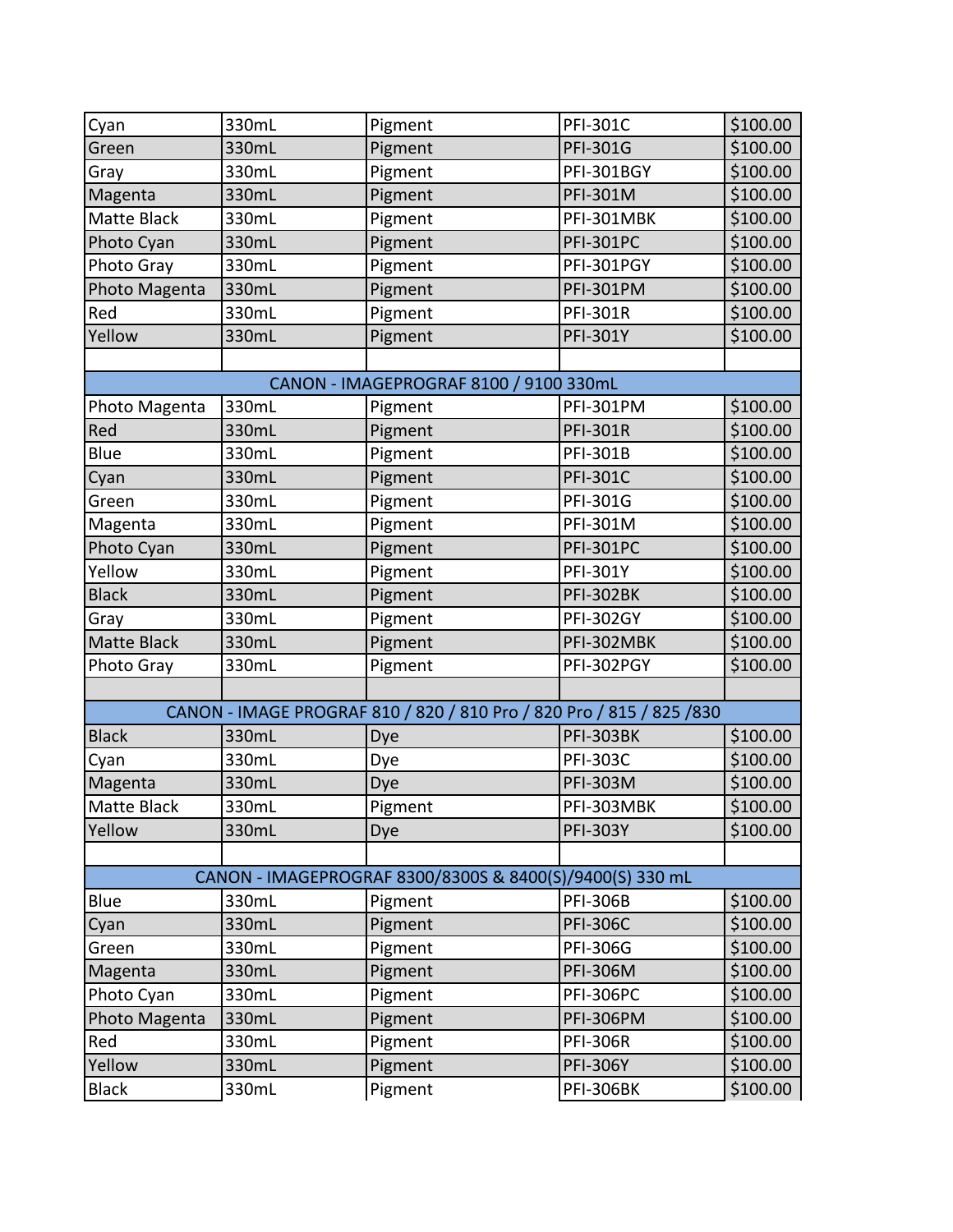| Gray               | 330mL | Pigment                                                  | <b>PFI-306GY</b>  | \$100.00 |  |
|--------------------|-------|----------------------------------------------------------|-------------------|----------|--|
| <b>Matte Black</b> | 330mL | Pigment                                                  | PFI-306MBK        | \$100.00 |  |
| Photo Gray         | 330mL | Pigment                                                  | PFI-306PGY        | \$100.00 |  |
|                    |       |                                                          |                   |          |  |
|                    |       | CANON - IMAGEPROGRAF 8000 / 9000 / 8000S / 9000S 700 ml  |                   |          |  |
| Blue               | 700mL | Pigment                                                  | <b>PFI-701B</b>   | \$130.00 |  |
| <b>Black</b>       | 700mL | Pigment                                                  | <b>PFI-701BK</b>  | \$130.00 |  |
| Cyan               | 700mL | Pigment                                                  | <b>PFI-701C</b>   | \$130.00 |  |
| Green              | 700mL | Pigment                                                  | <b>PFI-701G</b>   | \$130.00 |  |
| Gray               | 700mL | Pigment                                                  | <b>PFI-701BGY</b> | \$130.00 |  |
| Magenta            | 700mL | Pigment                                                  | <b>PFI-701M</b>   | \$130.00 |  |
| <b>Matte Black</b> | 700mL | Pigment                                                  | PFI-701MBK        | \$130.00 |  |
| Photo Cyan         | 700mL | Pigment                                                  | <b>PFI-701PC</b>  | \$130.00 |  |
| Photo Gray         | 700mL | Pigment                                                  | PFI-701PGY        | \$130.00 |  |
| Photo Magenta      | 700mL | Pigment                                                  | <b>PFI-701PM</b>  | \$130.00 |  |
| Red                | 700mL | Pigment                                                  | <b>PFI-701R</b>   | \$130.00 |  |
| Yellow             | 700mL | Pigment                                                  | <b>PFI-701Y</b>   | \$130.00 |  |
|                    |       |                                                          |                   |          |  |
|                    |       | CANON - IMAGEPROGRAF 8100 / 9100 700mL                   |                   |          |  |
| Photo Magenta      | 700mL | Pigment                                                  | <b>PFI-701PM</b>  | \$130.00 |  |
| Red                | 700mL | Pigment                                                  | <b>PFI-701R</b>   | \$130.00 |  |
| Blue               | 700mL | Pigment                                                  | <b>PFI-701B</b>   | \$130.00 |  |
| Cyan               | 700mL | Pigment                                                  | <b>PFI-701C</b>   | \$130.00 |  |
| Green              | 700mL | Pigment                                                  | <b>PFI-701G</b>   | \$130.00 |  |
| Magenta            | 700mL | Pigment                                                  | PFI-701M          | \$130.00 |  |
| Photo Cyan         | 700mL | Pigment                                                  | <b>PFI-701PC</b>  | \$130.00 |  |
| Yellow             | 700mL | Pigment                                                  | <b>PFI-701Y</b>   | \$130.00 |  |
| <b>Black</b>       | 700mL | Pigment                                                  | <b>PFI-702BK</b>  | \$130.00 |  |
| Gray               | 700mL | Pigment                                                  | <b>PFI-702GY</b>  | \$130.00 |  |
| Matte Black        | 700mL | Pigment                                                  | PFI-702MBK        | \$130.00 |  |
| <b>Photo Gray</b>  | 700mL | Pigment                                                  | PFI-702PGY        | \$130.00 |  |
|                    |       |                                                          |                   |          |  |
|                    |       | CANON - IMAGEPROGRAF 8300/8300S & 8400(S)/9400(S) 700 mL |                   |          |  |
| <b>Blue</b>        | 700mL | Pigment                                                  | <b>PFI-706B</b>   | \$130.00 |  |
| Cyan               | 700mL | Pigment                                                  | <b>PFI-706C</b>   | \$130.00 |  |
| Green              | 700mL | Pigment                                                  | <b>PFI-706G</b>   | \$130.00 |  |
| Magenta            | 700mL | Pigment                                                  | <b>PFI-706M</b>   | \$130.00 |  |
| Photo Cyan         | 700mL | Pigment                                                  | <b>PFI-706PC</b>  | \$130.00 |  |
| Photo Magenta      | 700mL | Pigment                                                  | <b>PFI-706PM</b>  | \$130.00 |  |
| Red                | 700mL | Pigment                                                  | <b>PFI-706R</b>   | \$130.00 |  |
| Yellow             | 700mL | Pigment                                                  | <b>PFI-706Y</b>   | \$130.00 |  |
| <b>Black</b>       | 700mL | Pigment                                                  | <b>PFI-706BK</b>  | \$130.00 |  |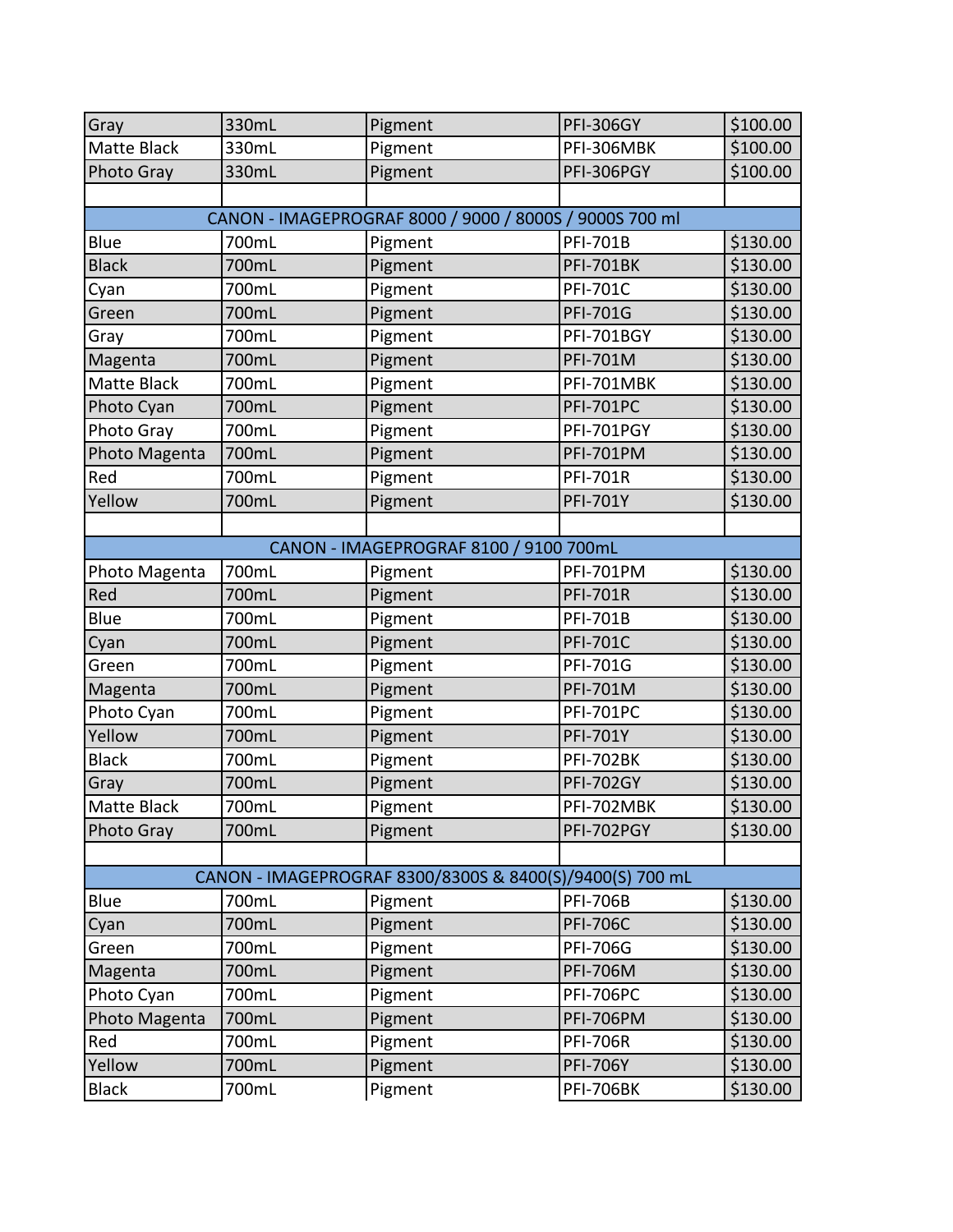| Gray               | 700mL | Pigment                                                                     | <b>PFI-706GY</b> | \$130.00 |
|--------------------|-------|-----------------------------------------------------------------------------|------------------|----------|
| <b>Matte Black</b> | 700mL | Pigment                                                                     | PFI-706MBK       | \$130.00 |
| Photo Gray         | 700mL | Pigment                                                                     | PFI-706PGY       | \$130.00 |
|                    |       |                                                                             |                  |          |
|                    |       | CANON - IMAGE PROGRAF 810 / 820 / 810 Pro / 820 Pro / 815 / 825 MFP / 830   |                  |          |
| <b>Black</b>       | 700mL | Dye                                                                         | <b>PFI-303BK</b> | \$130.00 |
| Cyan               | 700mL | Dye                                                                         | <b>PFI-303C</b>  | \$130.00 |
| Magenta            | 700mL | Dye                                                                         | <b>PFI-303M</b>  | \$130.00 |
| Matte Black        | 700mL | Pigment                                                                     | PFI-303MBK       | \$130.00 |
| Yellow             | 700mL | Dye                                                                         | <b>PFI-303Y</b>  | \$130.00 |
|                    |       |                                                                             |                  |          |
|                    |       | Hewlett Packard Designjet T2300/T1100/T1200 69 ml                           |                  |          |
| <b>Matte Black</b> | 69mL  | Pigment                                                                     | <b>HP 72</b>     | \$26.00  |
| <b>Photo Black</b> | 69mL  | Dye                                                                         | <b>HP 72</b>     | \$26.00  |
| Cyan               | 69mL  | Dye                                                                         | <b>HP 72</b>     | \$26.00  |
| Magenta            | 69mL  | Dye                                                                         | <b>HP 72</b>     | \$26.00  |
| Yellow             | 69mL  | Dye                                                                         | <b>HP 72</b>     | \$26.00  |
| Gray               | 69mL  | Dye                                                                         | <b>HP 72</b>     | \$26.00  |
|                    |       |                                                                             |                  |          |
|                    |       | Hewlett Packard Designjet T2300/T1100/T1200 130 ml                          |                  |          |
| <b>Matte Black</b> | 130mL | Pigment                                                                     | <b>HP 72</b>     | \$40.00  |
| Photo Black        | 130mL | Dye                                                                         | <b>HP 72</b>     | \$40.00  |
| Cyan               | 130mL | Dye                                                                         | <b>HP 72</b>     | \$40.00  |
| Magenta            | 130mL | Dye                                                                         | <b>HP 72</b>     | \$40.00  |
| Yellow             | 130mL | Dye                                                                         | <b>HP 72</b>     | \$40.00  |
| Gray               | 130mL | Dye                                                                         | <b>HP 72</b>     | \$40.00  |
|                    |       |                                                                             |                  |          |
|                    |       | Hewlett Packard Designjet 2100/3100/3200 SERIES 130 ml                      |                  |          |
|                    |       | ***RED, GREEN, BLUE, & GLOSS ENHANCER NOT AVAILABLE(CAN MIX OEM AND STS)*** |                  |          |
| Matte Black        | 130mL | Pigment                                                                     | <b>HP 70</b>     | \$40.00  |
| <b>Photo Black</b> | 130mL | Pigment                                                                     | <b>HP 70</b>     | \$40.00  |
| Cyan               | 130mL | Pigment                                                                     | <b>HP 70</b>     | \$40.00  |
| Magenta            | 130mL | Pigment                                                                     | <b>HP 70</b>     | \$40.00  |
| Yellow             | 130mL | Pigment                                                                     | <b>HP 70</b>     | \$40.00  |
| Gray               | 130mL | Pigment                                                                     | <b>HP 70</b>     | \$40.00  |
| Light Cyan         | 130mL | Pigment                                                                     | <b>HP 70</b>     | \$40.00  |
| Light Magenta      | 130mL | Pigment                                                                     | <b>HP 70</b>     | \$40.00  |
|                    |       |                                                                             |                  |          |
|                    |       | Hewlett Packard Designjet 1050c                                             |                  |          |
| <b>Black</b>       | 350mL | Pigment                                                                     | <b>HP 80</b>     | \$60.00  |
| Cyan               | 350mL | Dye                                                                         | <b>HP 80</b>     | \$60.00  |
| Magenta            | 350mL | Dye                                                                         | <b>HP 80</b>     | \$60.00  |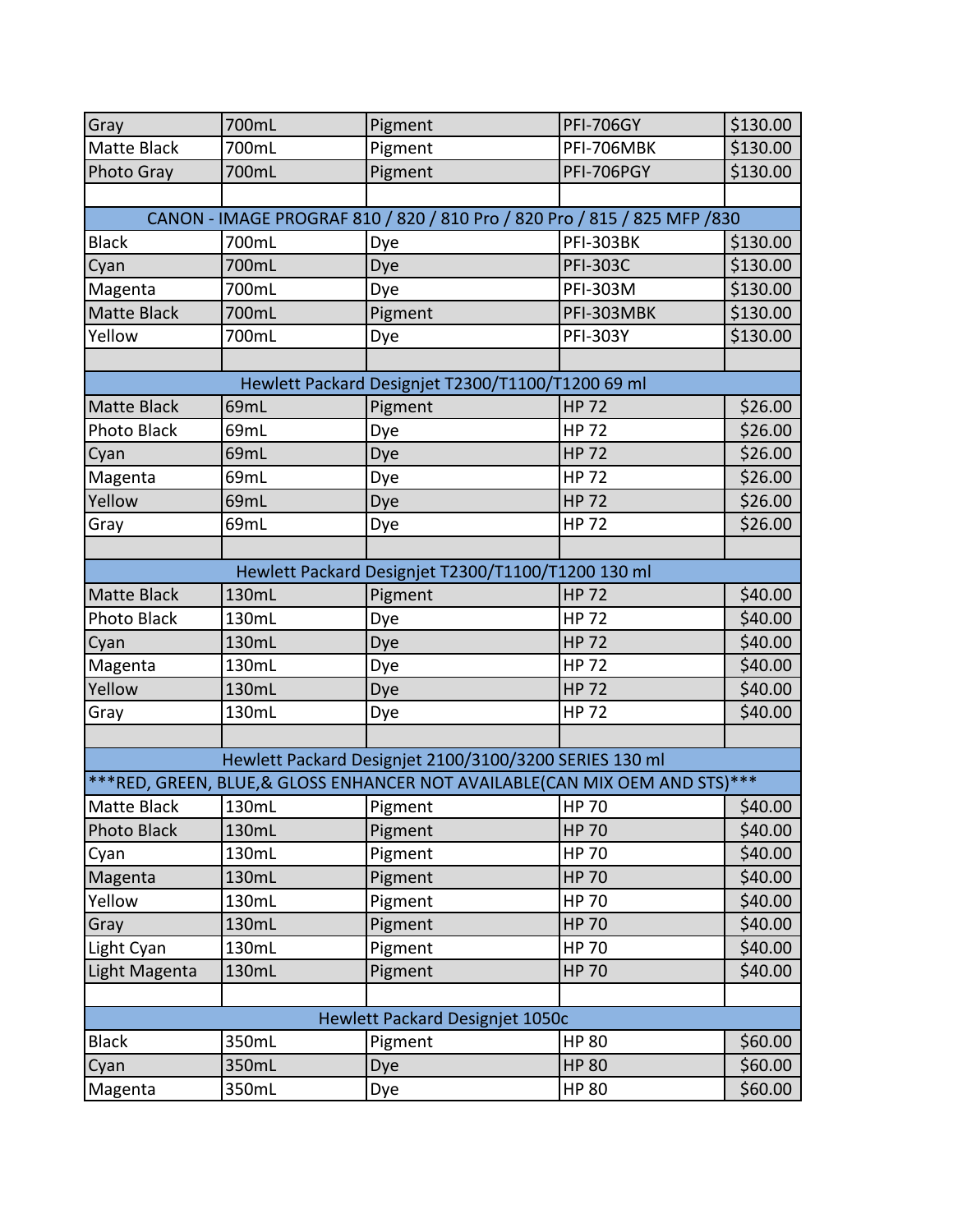| Yellow        | 350mL | Dye                                          | <b>HP 80</b> | \$60.00  |  |
|---------------|-------|----------------------------------------------|--------------|----------|--|
|               |       |                                              |              |          |  |
|               |       | Hewlett Packard Designjet 4000/4500 PS       |              |          |  |
| <b>Black</b>  | 440mL | Dye                                          | <b>HP 90</b> | \$100.00 |  |
| <b>Black</b>  | 775mL | Dye                                          | <b>HP 90</b> | \$130.00 |  |
| Cyan          | 440mL | Dye                                          | <b>HP 90</b> | \$100.00 |  |
| Magenta       | 440mL | Dye                                          | <b>HP 90</b> | \$100.00 |  |
| Yellow        | 440mL | Dye                                          | <b>HP 90</b> | \$100.00 |  |
|               |       |                                              |              |          |  |
|               |       | Hewlett Packard Designjet T7100 / T7200 PS   |              |          |  |
| Matte Black   | 440mL | Pigment                                      | HP 761       | \$115.00 |  |
| Yellow        | 440mL | Dye                                          | HP 761       | \$115.00 |  |
| Cyan          | 440mL | Dye                                          | HP 761       | \$115.00 |  |
| Magenta       | 440mL | Dye                                          | HP 761       | \$115.00 |  |
| Gray          | 440mL | Dye                                          | HP 761       | \$115.00 |  |
| Dark Gray     | 440mL | Dye                                          | HP 761       | \$115.00 |  |
| Matte Black   | 775mL | Pigment                                      | HP 761       | \$135.00 |  |
|               |       |                                              |              |          |  |
|               |       | Hewlett Packard Designjet 5000/5500/5800 Dye |              |          |  |
| <b>Black</b>  | 680mL | Dye                                          | <b>HP 81</b> | \$100.00 |  |
| Cyan          | 680mL | Dye                                          | <b>HP 81</b> | \$100.00 |  |
| Light Cyan    | 680mL | Dye                                          | <b>HP 81</b> | \$100.00 |  |
| Light Magenta | 680mL | Dye                                          | <b>HP 81</b> | \$100.00 |  |
| Magenta       | 680mL | Dye                                          | <b>HP 81</b> | \$100.00 |  |
| Yellow        | 680mL | Dye                                          | <b>HP 81</b> | \$100.00 |  |
|               |       |                                              |              |          |  |
|               |       | Hewlett Packard Designjet 5000 & 5500 UV     |              |          |  |
| <b>Black</b>  | 680mL | UV                                           | <b>HP 83</b> | \$100.00 |  |
| Cyan          | 680mL | UV                                           | <b>HP 83</b> | \$100.00 |  |
| Light Cyan    | 680mL | UV                                           | <b>HP 83</b> | \$100.00 |  |
| Light Magenta | 680mL | UV                                           | <b>HP 83</b> | \$100.00 |  |
| Magenta       | 680mL | UV                                           | <b>HP 83</b> | \$100.00 |  |
| Yellow        | 680mL | UV                                           | <b>HP 83</b> | \$100.00 |  |
|               |       |                                              |              |          |  |
|               |       | Hewlett Packard Designjet Z6100              |              |          |  |
| Cyan          | 775mL | Pigment                                      | HP 91        | \$150.00 |  |
| Light Cyan    | 775mL | Pigment                                      | <b>HP 91</b> | \$150.00 |  |
| Light Gray    | 775mL | Pigment                                      | HP 91        | \$150.00 |  |
| Light Magenta | 775mL | Pigment                                      | <b>HP 91</b> | \$150.00 |  |
| Magenta       | 775mL | Pigment                                      | HP 91        | \$150.00 |  |
| Matte Black   | 775mL | Pigment                                      | <b>HP 91</b> | \$150.00 |  |
| Photo Black   | 775mL | Pigment                                      | HP 91        | \$150.00 |  |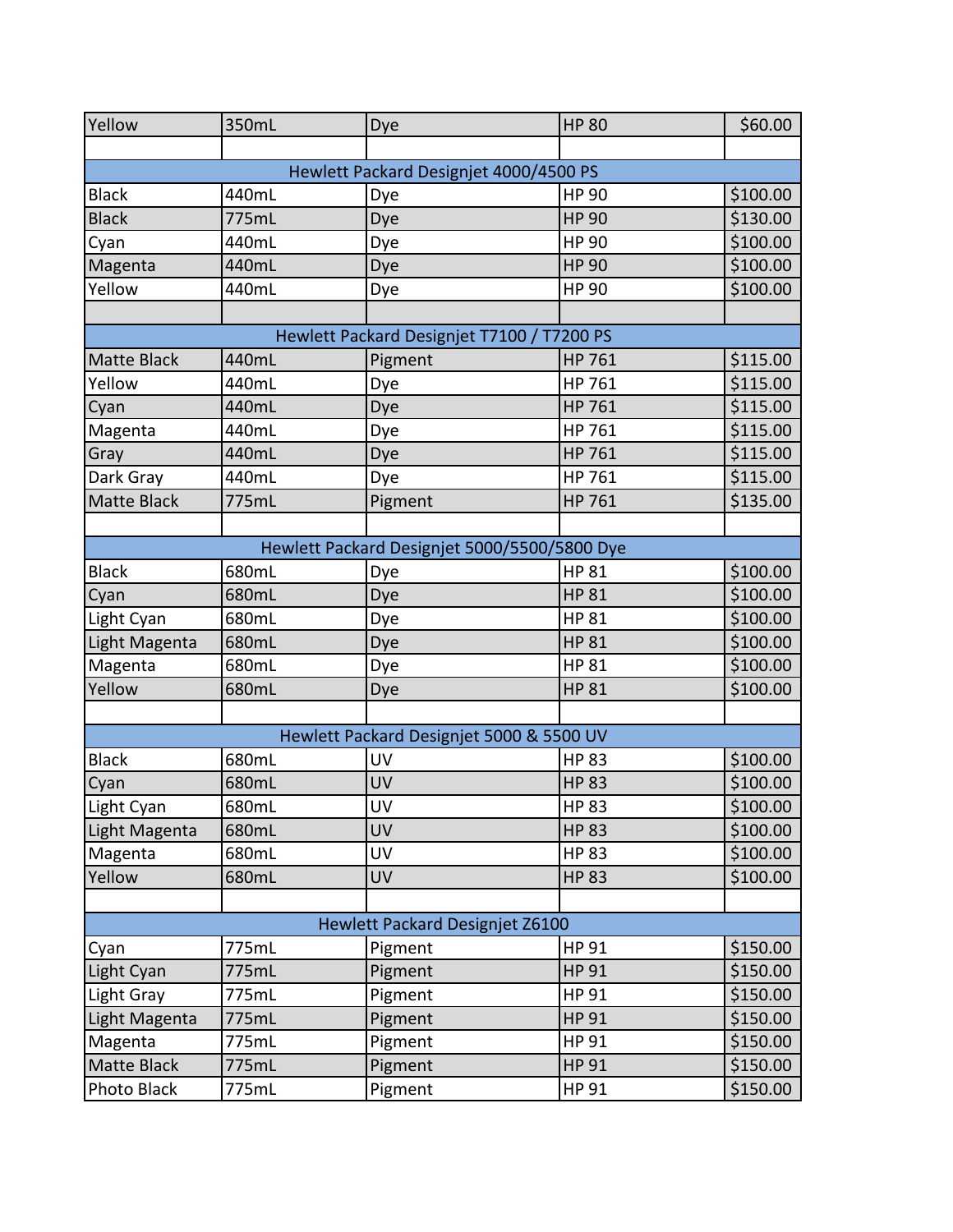| Yellow                                | 775mL | Pigment                                                      | <b>HP 91</b>  | \$150.00 |
|---------------------------------------|-------|--------------------------------------------------------------|---------------|----------|
|                                       |       |                                                              |               |          |
|                                       |       | Hewlett Packard Designjet Z6200                              |               |          |
| <b>Chromatic Red</b>                  | 775mL | Pigment                                                      | HP 771        | \$150.00 |
| Light Cyan                            | 775mL | Pigment                                                      | HP 771        | \$150.00 |
| Light Gray                            | 775mL | Pigment                                                      | HP 771        | \$150.00 |
| Light Magenta                         | 775mL | Pigment                                                      | HP 771        | \$150.00 |
| Magenta                               | 775mL | Pigment                                                      | HP 771        | \$150.00 |
| Matte Black                           | 775mL | Pigment                                                      | HP 771        | \$150.00 |
| Photo Black                           | 775mL | Pigment                                                      | HP 771        | \$150.00 |
| Yellow                                | 775mL | Pigment                                                      | HP 771        | \$150.00 |
|                                       |       |                                                              |               |          |
|                                       |       | Hewlett Packard Designjet L25500 LATEX                       |               |          |
| <b>Black</b>                          | 775mL | <b>LATEX</b>                                                 | <b>HP 789</b> | \$100.00 |
| Cyan                                  | 775mL | <b>LATEX</b>                                                 | <b>HP 789</b> | \$100.00 |
| Light Cyan                            | 775mL | LATEX                                                        | HP 789        | \$100.00 |
| Light Magenta                         | 775mL | <b>LATEX</b>                                                 | <b>HP 789</b> | \$100.00 |
| Magenta                               | 775mL | <b>LATEX</b>                                                 | HP 789        | \$100.00 |
| Yellow                                | 775mL | <b>LATEX</b>                                                 | <b>HP 789</b> | \$100.00 |
|                                       |       |                                                              |               |          |
|                                       |       | Hewlett Packard Designjet L26500/L28500(L260/L280) LATEX     |               |          |
| <b>Black</b>                          | 775mL | <b>LATEX</b>                                                 | HP 792        | \$100.00 |
| Cyan                                  | 775mL | <b>LATEX</b>                                                 | HP 792        | \$100.00 |
| Light Cyan                            | 775mL | <b>LATEX</b>                                                 | HP 792        | \$100.00 |
| Light Magenta                         | 775mL | <b>LATEX</b>                                                 | <b>HP 792</b> | \$100.00 |
| Magenta                               | 775mL | <b>LATEX</b>                                                 | HP 792        | \$100.00 |
| Yellow                                | 775mL | <b>LATEX</b>                                                 | HP 792        | \$100.00 |
|                                       |       |                                                              |               |          |
|                                       |       | Hewlett Packard Designjet 310/330/360 LATEX                  |               |          |
| <b>Black</b>                          | 775mL | <b>LATEX</b>                                                 | HP 792        | \$100.00 |
| Cyan                                  | 775mL | <b>LATEX</b>                                                 | <b>HP 792</b> | \$100.00 |
| Light Cyan                            | 775mL | <b>LATEX</b>                                                 | HP 792        | \$100.00 |
| Light Magenta                         | 775mL | <b>LATEX</b>                                                 | <b>HP 792</b> | \$100.00 |
| Magenta                               | 775mL | <b>LATEX</b>                                                 | HP 792        | \$100.00 |
| Yellow                                | 775mL | <b>LATEX</b>                                                 | <b>HP 792</b> | \$100.00 |
|                                       |       |                                                              |               |          |
| <b>Hewlett Packard Designjet 8000</b> |       |                                                              |               |          |
|                                       |       | *** CUSTOMER MUST APPLY OEM CHIP(INK LEVEL DOES NOT READ)*** |               |          |
| Black                                 | 500mL | Low Solvent                                                  | <b>HP 780</b> | \$100.00 |
| Cyan                                  | 500mL | Low Solvent                                                  | <b>HP 780</b> | \$100.00 |
| Light Cyan                            | 500mL | Low Solvent                                                  | <b>HP 780</b> | \$100.00 |
| Light Magenta                         | 500mL | Low Solvent                                                  | <b>HP 780</b> | \$100.00 |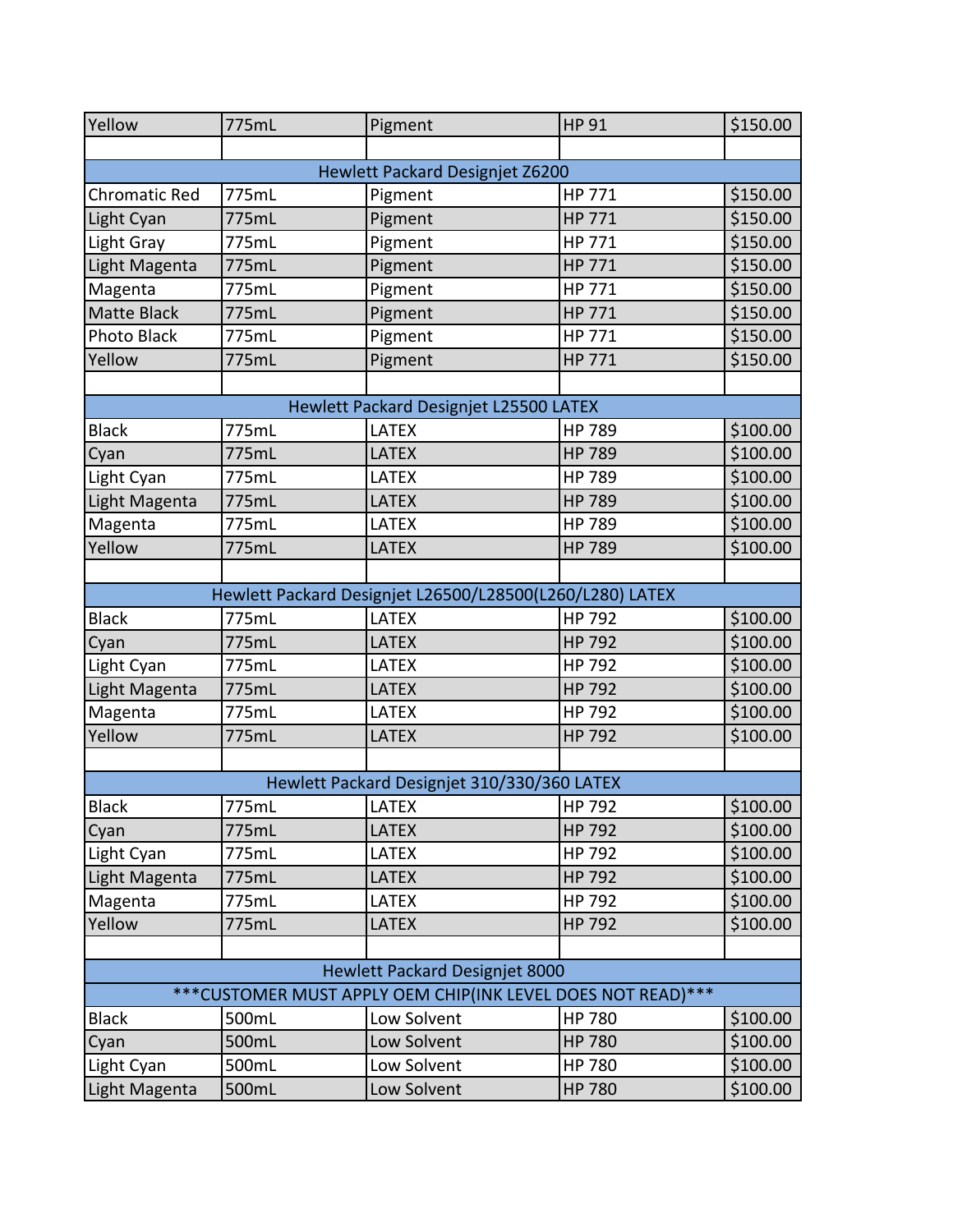| Magenta                    | 500mL  | Low Solvent                             | <b>HP 780</b> | \$100.00 |  |
|----------------------------|--------|-----------------------------------------|---------------|----------|--|
| Yellow                     | 500mL  | Low Solvent                             | <b>HP 780</b> | \$100.00 |  |
|                            |        |                                         |               |          |  |
|                            |        | Hewlett Packard Designjet 9000s & 10000 |               |          |  |
| <b>Black</b>               | 1000mL | Eco-Solvent                             | HP 790        | \$150.00 |  |
| Cyan                       | 1000mL | Eco-Solvent                             | <b>HP 790</b> | \$150.00 |  |
| Light Cyan                 | 1000mL | Eco-Solvent                             | <b>HP 790</b> | \$150.00 |  |
| Light Magenta              | 1000mL | Eco-Solvent                             | <b>HP 790</b> | \$150.00 |  |
| Magenta                    | 1000mL | Eco-Solvent                             | <b>HP 790</b> | \$150.00 |  |
| Yellow                     | 1000mL | Eco-Solvent                             | <b>HP 790</b> | \$150.00 |  |
|                            |        |                                         |               |          |  |
|                            |        | <b>EPSON STYLUS PRO 7000 &amp; 9000</b> |               |          |  |
| <b>Black</b>               | 220mL  | Dye                                     | T407011       | \$50.00  |  |
| Cyan                       | 220mL  | Dye                                     | T410011       | \$50.00  |  |
| Light Cyan                 | 220mL  | Dye                                     | T412011       | \$50.00  |  |
| Light Magenta              | 220mL  | Dye                                     | T411011       | \$50.00  |  |
| Magenta                    | 220mL  | Dye                                     | T409011       | \$50.00  |  |
| Yellow                     | 220mL  | Dye                                     | T408011       | \$50.00  |  |
|                            |        |                                         |               |          |  |
|                            |        | <b>EPSON STYLUS PRO 7500 &amp; 9500</b> |               |          |  |
| <b>Black</b>               | 220mL  | Pigment                                 | T474011       | \$55.00  |  |
| Cyan                       | 220mL  | Pigment                                 | T477011       | \$55.00  |  |
| Light Cyan                 | 220mL  | Pigment                                 | T479011       | \$55.00  |  |
| Light Magenta              | 220mL  | Pigment                                 | T478011       | \$55.00  |  |
| Magenta                    | 220mL  | Pigment                                 | T475011       | \$55.00  |  |
| Yellow                     | 220mL  | Pigment                                 | T476011       | \$55.00  |  |
|                            |        |                                         |               |          |  |
|                            |        | EPSON STYLUS PRO 10000 PIGMENT          |               |          |  |
| <b>Black</b>               | 500mL  | Pigment                                 | T511011       | \$90.00  |  |
| Cyan                       | 500mL  | Pigment                                 | T514011       | \$90.00  |  |
| Light Cyan                 | 500mL  | Pigment                                 | T516011       | \$90.00  |  |
| Light Magenta              | 500mL  | Pigment                                 | T515011       | \$90.00  |  |
| Magenta                    | 500mL  | Pigment                                 | T513011       | \$90.00  |  |
| Yellow                     | 500mL  | Pigment                                 | T512011       | \$90.00  |  |
|                            |        |                                         |               |          |  |
| EPSON STYLUS PRO 10000 DYE |        |                                         |               |          |  |
| <b>Black</b>               | 500mL  | Dye                                     | T499011       | \$70.00  |  |
| Cyan                       | 500mL  | Dye                                     | T502011       | \$70.00  |  |
| Light Cyan                 | 500mL  | Dye                                     | T504011       | \$70.00  |  |
| Light Magenta              | 500mL  | Dye                                     | T503011       | \$70.00  |  |
| Magenta                    | 500mL  | Dye                                     | T501011       | \$70.00  |  |
| Yellow                     | 500mL  | Dye                                     | T500011       | \$70.00  |  |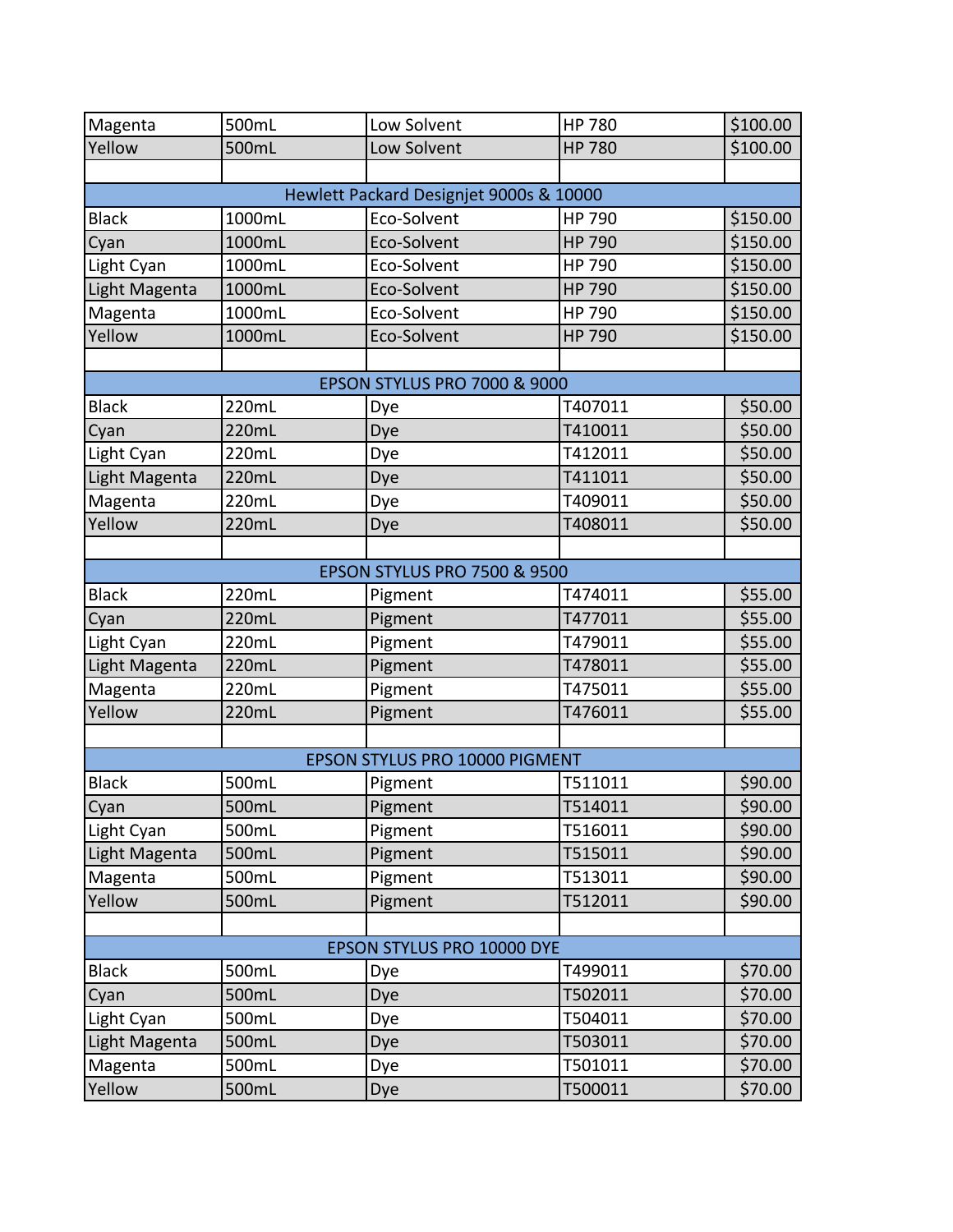|                    |       | EPSON STYLUS PRO 10600 PIGMENT     |         |         |
|--------------------|-------|------------------------------------|---------|---------|
| Cyan               | 500mL | Pigment                            | T5492   | \$90.00 |
| Light Cyan         | 500mL | Pigment                            | T5495   | \$90.00 |
| Light Magenta      | 500mL | Pigment                            | T5496   | \$90.00 |
| Magenta            | 500mL | Pigment                            | T5493   | \$90.00 |
| Matte Black        | 500mL | Pigment                            | T5498   | \$90.00 |
| <b>Photo Black</b> | 500mL | Pigment                            | T5491   | \$90.00 |
| Yellow             | 500mL | Pigment                            | T5494   | \$90.00 |
|                    |       |                                    |         |         |
|                    |       | EPSON STYLUS PRO 10600 DYE         |         |         |
| <b>Black</b>       | 500mL | Dye                                | T499011 | \$70.00 |
| Cyan               | 500mL | Dye                                | T502011 | \$70.00 |
| Light Cyan         | 500mL | Dye                                | T504011 | \$70.00 |
| Light Magenta      | 500mL | Dye                                | T503011 | \$70.00 |
| Magenta            | 500mL | Dye                                | T501011 | \$70.00 |
| Yellow             | 500mL | Dye                                | T500011 | \$70.00 |
|                    |       |                                    |         |         |
|                    |       | EPSON STYLUS PRO 4000, 7600 & 9600 |         |         |
| Cyan               | 220mL | Pigment                            | T5442   | \$60.00 |
| Light Black        | 220mL | Pigment                            | T5447   | \$60.00 |
| Light Cyan         | 220mL | Pigment                            | T5445   | \$60.00 |
| Light Magenta      | 220mL | Pigment                            | T5446   | \$60.00 |
| Magenta            | 220mL | Pigment                            | T5443   | \$60.00 |
| <b>Matte Black</b> | 220mL | Pigment                            | T5448   | \$60.00 |
| Photo Black        | 220mL | Pigment                            | T5441   | \$60.00 |
| Yellow             | 220mL | Pigment                            | T5444   | \$60.00 |
|                    |       |                                    |         |         |
|                    |       | <b>EPSON STYLUS PRO 4800</b>       |         |         |
| Cyan               | 220mL | Pigment                            | T606200 | \$55.00 |
| <b>Light Black</b> | 220mL | Pigment                            | T606700 | \$55.00 |
| Light Cyan         | 220mL | Pigment                            | T606500 | \$55.00 |
| Light Light Black  | 220mL | Pigment                            | T606900 | \$55.00 |
| Light Magenta      | 220mL | Pigment                            | T606C00 | \$55.00 |
| Magenta            | 220mL | Pigment                            | T606B00 | \$55.00 |
| Matte Black        | 220mL | Pigment                            | T614800 | \$55.00 |
| <b>Photo Black</b> | 220mL | Pigment                            | T606100 | \$55.00 |
| Yellow             | 220mL | Pigment                            | T606400 | \$55.00 |
|                    |       |                                    |         |         |
|                    |       | <b>EPSON STYLUS PRO 4880</b>       |         |         |
| Cyan               | 220mL | Pigment                            | T606200 | \$55.00 |
| Light Black        | 220mL | Pigment                            | T606700 | \$55.00 |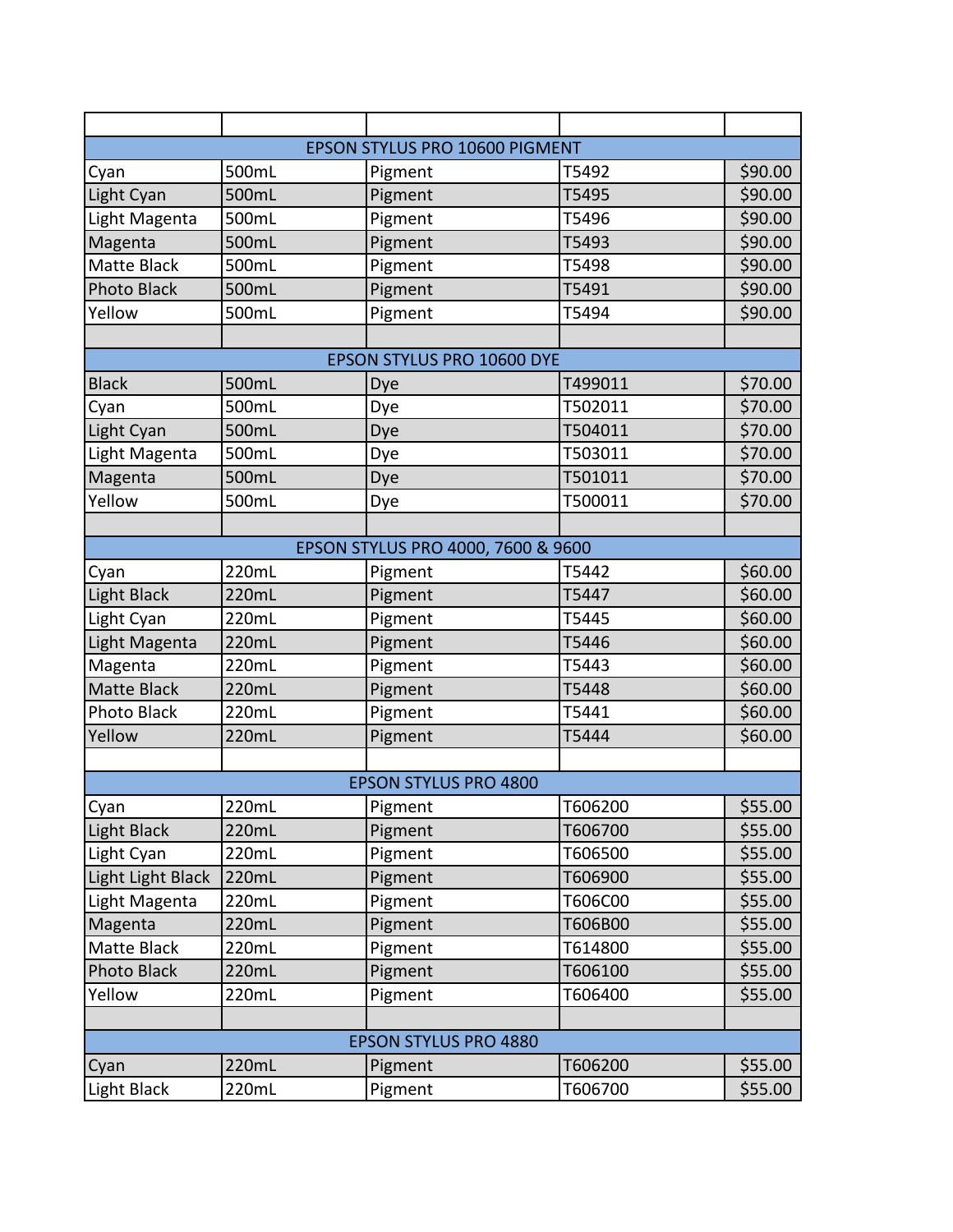| Light Cyan             | 220mL                      | Pigment                      | T606500 | \$55.00 |  |  |
|------------------------|----------------------------|------------------------------|---------|---------|--|--|
| Light Light Black      | 220mL                      | Pigment                      | T606900 | \$55.00 |  |  |
| Light Magenta          | 220mL                      | Pigment                      | T606600 | \$55.00 |  |  |
| Vivid LT Magenta 220mL |                            | Pigment                      | T606300 | \$55.00 |  |  |
| <b>Matte Black</b>     | 220mL                      | Pigment                      | T614800 | \$55.00 |  |  |
| Photo Black            | 220mL                      | Pigment                      | T606100 | \$55.00 |  |  |
| Yellow                 | 220mL                      | Pigment                      | T606400 | \$55.00 |  |  |
|                        |                            |                              |         |         |  |  |
|                        | EPSON STYLUS PRO 7800/9800 |                              |         |         |  |  |
| Cyan                   | 220mL                      | Pigment                      | T603200 | \$55.00 |  |  |
| <b>Light Black</b>     | 220mL                      | Pigment                      | T603700 | \$55.00 |  |  |
| Light Cyan             | 220mL                      | Pigment                      | T603500 | \$55.00 |  |  |
| Light Light Black      | 220mL                      | Pigment                      | T603900 | \$55.00 |  |  |
| Light Magenta          | 220mL                      | Pigment                      | T603C00 | \$55.00 |  |  |
| Magenta                | 220mL                      | Pigment                      | T603B00 | \$55.00 |  |  |
| Matte Black            | 220mL                      | Pigment                      | T612800 | \$55.00 |  |  |
| <b>Photo Black</b>     | 220mL                      | Pigment                      | T603100 | \$55.00 |  |  |
| Yellow                 | 220mL                      | Pigment                      | T603400 | \$55.00 |  |  |
|                        |                            |                              |         |         |  |  |
|                        |                            | EPSON STYLUS PRO 7880/9880   |         |         |  |  |
| Cyan                   | 220mL                      | Pigment                      | T603200 | \$55.00 |  |  |
| Light Black            | 220mL                      | Pigment                      | T603700 | \$55.00 |  |  |
| Light Cyan             | 220mL                      | Pigment                      | T603500 | \$55.00 |  |  |
| Light Light Black      | 220mL                      | Pigment                      | T603900 | \$55.00 |  |  |
| <b>Matte Black</b>     | 220mL                      | Pigment                      | T612800 | \$55.00 |  |  |
| Photo Black            | 220mL                      | Pigment                      | T603100 | \$55.00 |  |  |
| Vivid LT Magenta 220mL |                            | Pigment                      | T603600 | \$55.00 |  |  |
| Vivid Magenta          | 220mL                      | Pigment                      | T603300 | \$55.00 |  |  |
| Yellow                 | 220mL                      | Pigment                      | T603400 | \$55.00 |  |  |
|                        |                            |                              |         |         |  |  |
|                        |                            | EPSON STYLUS PRO 4900 200 ml |         |         |  |  |
| Cyan                   | 200mL                      | Pigment                      | T653200 | \$70.00 |  |  |
| Photo Black            | 200mL                      | Pigment                      | T653100 | \$70.00 |  |  |
| Green                  | 200mL                      | Pigment                      | T653B00 | \$70.00 |  |  |
| <b>Light Black</b>     | 200mL                      | Pigment                      | T653700 | \$70.00 |  |  |
| Light Cyan             | 200mL                      | Pigment                      | T653500 | \$70.00 |  |  |
| Light Light Black      | 200mL                      | Pigment                      | T653900 | \$70.00 |  |  |
| Matte Black            | 200mL                      | Pigment                      | T653800 | \$70.00 |  |  |
| Orange                 | 200mL                      | Pigment                      | T653A00 | \$70.00 |  |  |
| Vivid LT Magenta 200mL |                            | Pigment                      | T653600 | \$70.00 |  |  |
| Vivid Magenta          | 200mL                      | Pigment                      | T653300 | \$70.00 |  |  |
| Yellow                 | 200mL                      | Pigment                      | T653400 | \$70.00 |  |  |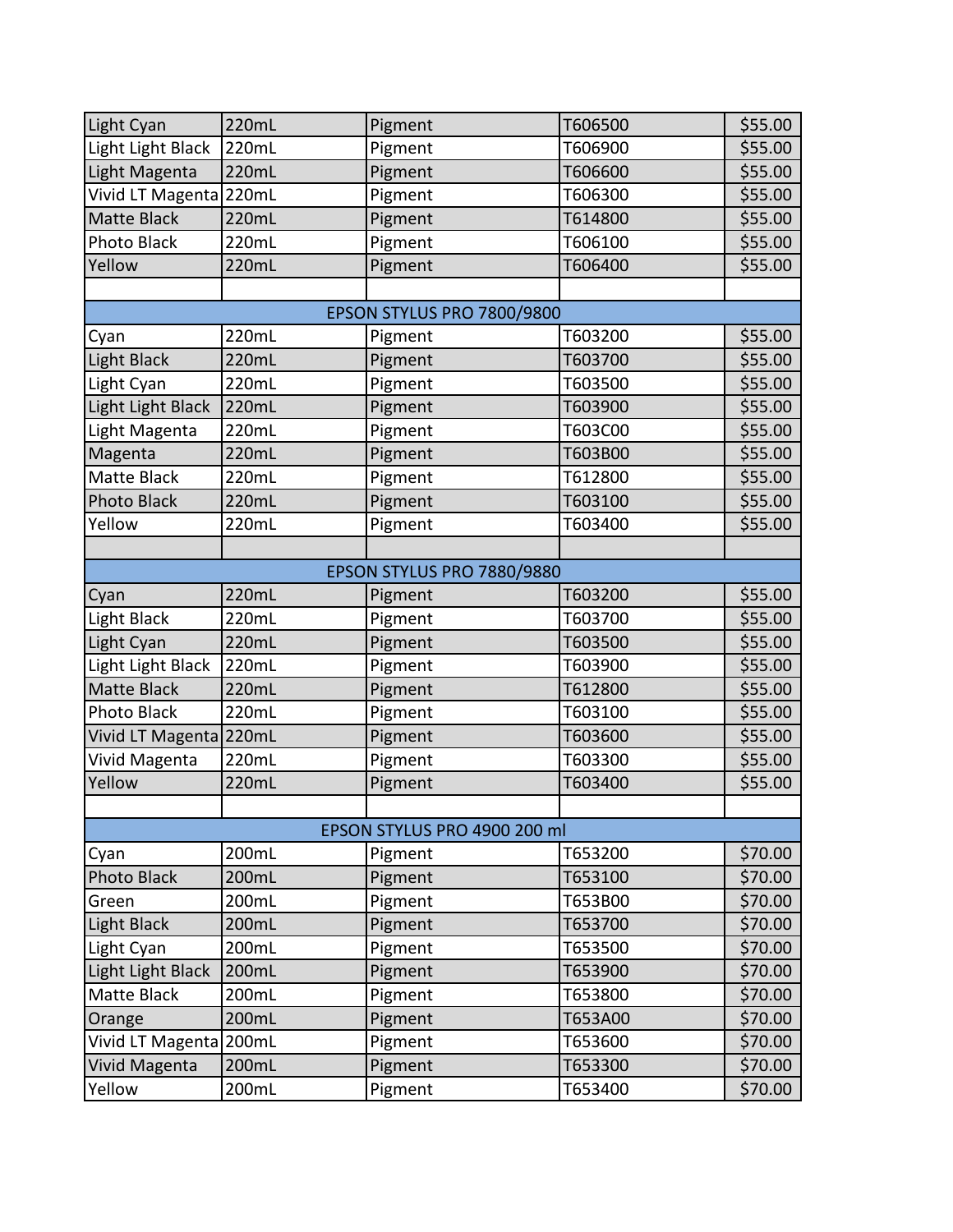|                        |       | EPSON STYLUS PRO 7700/9700 350 ml           |         |          |
|------------------------|-------|---------------------------------------------|---------|----------|
| Cyan                   | 350mL | Pigment                                     | T596200 | \$80.00  |
| Matte Black            | 350mL | Pigment                                     | T596800 | \$80.00  |
| Photo Black            | 350mL | Pigment                                     | T596100 | \$80.00  |
| Vivid Magenta          | 350mL | Pigment                                     | T596300 | \$80.00  |
| Yellow                 | 350mL | Pigment                                     | T596400 | \$80.00  |
|                        |       |                                             |         |          |
|                        |       | EPSON STYLUS PRO 7700/9700 700 ml           |         |          |
| Cyan                   | 700mL | Pigment                                     | T636200 | \$140.00 |
| <b>Matte Black</b>     | 700mL | Pigment                                     | T636800 | \$140.00 |
| Vivid Magenta          | 700mL | Pigment                                     | T636300 | \$140.00 |
| <b>Photo Black</b>     | 700mL | Pigment                                     | T596100 | \$140.00 |
| Yellow                 | 700mL | Pigment                                     | T636400 | \$140.00 |
|                        |       |                                             |         |          |
|                        |       | EPSON STYLUS PRO 7890/9890 350 ml           |         |          |
| Cyan                   | 350mL | Pigment                                     | T596200 | \$80.00  |
| Light Black            | 350mL | Pigment                                     | T596700 | \$80.00  |
| Light Cyan             | 350mL | Pigment                                     | T596500 | \$80.00  |
| Light Light Black      | 350mL | Pigment                                     | T596900 | \$80.00  |
| <b>Matte Black</b>     | 350mL | Pigment                                     | T596800 | \$80.00  |
| Photo Black            | 350mL | Pigment                                     | T596100 | \$80.00  |
| Vivid LT Magenta 350mL |       | Pigment                                     | T596600 | \$80.00  |
| Vivid Magenta          | 350mL | Pigment                                     | T596300 | \$80.00  |
| Yellow                 | 350mL | Pigment                                     | T596400 | \$80.00  |
|                        |       |                                             |         |          |
|                        |       | EPSON STYLUS PRO 7890/9890/7900/9900 700 ml |         |          |
| Cyan                   | 700mL | Pigment                                     | T636200 | \$140.00 |
| <b>Photo Black</b>     | 700mL | Pigment                                     | T636100 | \$140.00 |
| Light Black            | 700mL | Pigment                                     | T636700 | \$140.00 |
| Light Cyan             | 700mL | Pigment                                     | T636500 | \$140.00 |
| Light Light Black      | 700mL | Pigment                                     | T636900 | \$140.00 |
| Matte Black            | 700mL | Pigment                                     | T636800 | \$140.00 |
| Vivid LT Magenta 700mL |       | Pigment                                     | T636600 | \$140.00 |
| <b>Vivid Magenta</b>   | 700mL | Pigment                                     | T636300 | \$140.00 |
| Yellow                 | 700mL | Pigment                                     | T636400 | \$140.00 |
|                        |       |                                             |         |          |
|                        |       | EPSON STYLUS PRO 7890/9890/7900/9900 350 ml |         |          |
| Cyan                   | 350mL | Pigment                                     | T596200 | \$80.00  |
| Green                  | 350mL | Pigment                                     | T596B00 | \$80.00  |
| <b>Light Black</b>     | 350mL | Pigment                                     | T596700 | \$80.00  |
| Light Cyan             | 350mL | Pigment                                     | T596500 | \$80.00  |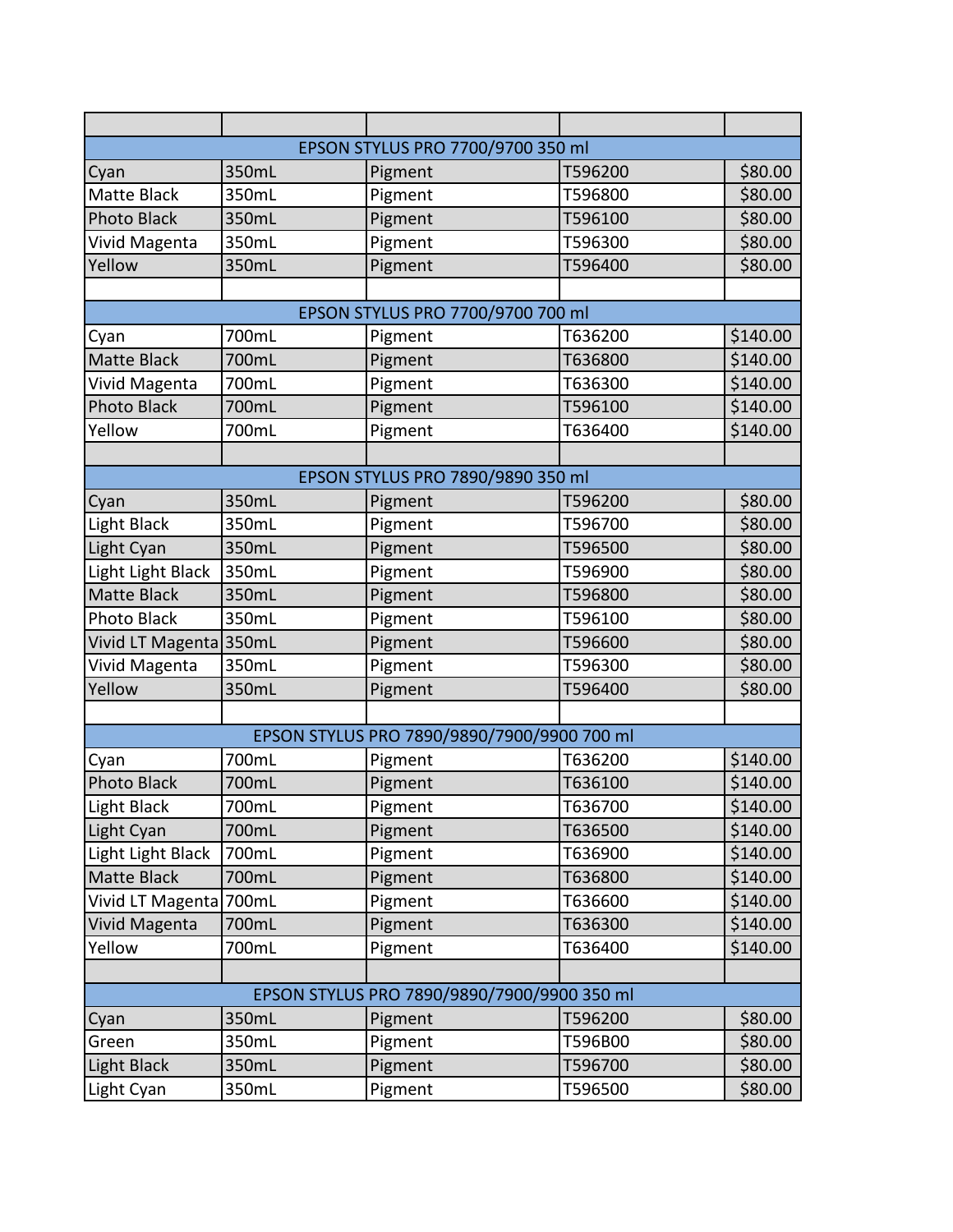| Light Light Black             | 350mL | Pigment                           | T596900    | \$80.00  |
|-------------------------------|-------|-----------------------------------|------------|----------|
| <b>Matte Black</b>            | 350mL | Pigment                           | T596800    | \$80.00  |
| Orange                        | 350mL | Pigment                           | T596A00    | \$80.00  |
| <b>Photo Black</b>            | 350mL | Pigment                           | T596100    | \$80.00  |
| Vivid LT Magenta 350mL        |       | Pigment                           | T596600    | \$80.00  |
| Vivid Magenta                 | 350mL | Pigment                           | T596300    | \$80.00  |
| Yellow                        | 350mL | Pigment                           | T596400    | \$80.00  |
|                               |       |                                   |            |          |
|                               |       | EPSON STYLUS PRO 7900/9900 700 ml |            |          |
| Cyan                          | 700mL | Pigment                           | T636200    | \$140.00 |
| Photo Black                   | 700mL | Pigment                           | T636100    | \$140.00 |
| Green                         | 700mL | Pigment                           | T636B00    | \$140.00 |
| Light Black                   | 700mL | Pigment                           | T636700    | \$140.00 |
| Light Cyan                    | 700mL | Pigment                           | T636500    | \$140.00 |
| Light Light Black             | 700mL | Pigment                           | T636900    | \$140.00 |
| <b>Matte Black</b>            | 700mL | Pigment                           | T636800    | \$140.00 |
| Orange                        | 700mL | Pigment                           | T636A00    | \$140.00 |
| Vivid LT Magenta 700mL        |       | Pigment                           | T636600    | \$140.00 |
| Vivid Magenta                 | 700mL | Pigment                           | T636300    | \$140.00 |
| Yellow                        | 700mL | Pigment                           | T636400    | \$140.00 |
|                               |       |                                   |            |          |
|                               |       | Fuji DX-100 200 ml                |            |          |
| Cyan                          | 200mL | Dye                               |            | \$75.00  |
| Magenta                       | 200mL | Dye                               |            | \$75.00  |
| Yellow                        | 200mL | Dye                               |            | \$75.00  |
| <b>Black</b>                  | 200mL | Dye                               |            | \$75.00  |
| <b>Sky Blue</b>               | 200mL | Dye                               |            | \$75.00  |
| Pink                          | 200mL | Dye                               |            | \$75.00  |
|                               |       |                                   |            |          |
|                               |       | Fuji DL-430 500 ml                |            |          |
| Cyan                          | 500mL | Dye                               | 15818658   | \$95.00  |
| Magenta                       | 500mL | Dye                               | 15818660   | \$95.00  |
| Yellow                        | 500mL | Dye                               | 15818660   | \$95.00  |
| <b>Black</b>                  | 500mL | Dye                               | 15818672   | \$95.00  |
|                               |       |                                   |            |          |
|                               |       | Noritsu D701/D703/D1005 500 ml    |            |          |
| Cyan                          | 500mL | Dye                               | H086075-00 | \$95.00  |
| Magenta                       | 500mL | Dye                               | H086076-00 | \$95.00  |
| Yellow                        | 500mL | Dye                               | H086077-00 | \$95.00  |
| Black                         | 500mL | Dye                               | H086078-00 | \$95.00  |
|                               |       |                                   |            |          |
| <b>EPSON SureColor S70670</b> |       |                                   |            |          |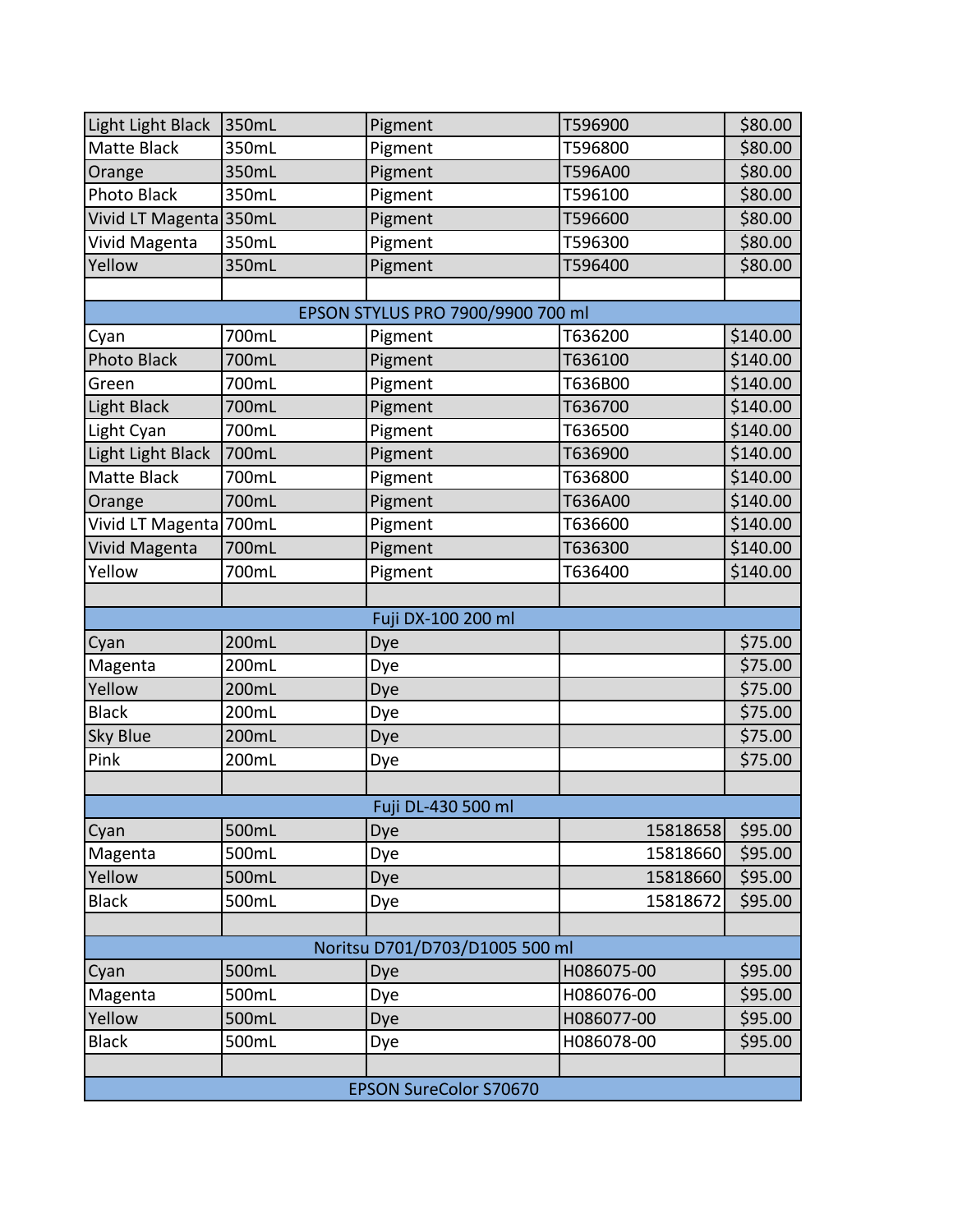| <b>Black</b>                           | 700mL | Eco-Solvent                                         | T715100         | \$125.00 |  |
|----------------------------------------|-------|-----------------------------------------------------|-----------------|----------|--|
| Cyan                                   | 700mL | Eco-Solvent                                         | T715200         | \$125.00 |  |
| Magenta                                | 700mL | Eco-Solvent                                         | T715300         | \$125.00 |  |
| Yellow                                 | 700mL | Eco-Solvent                                         | T715400         | \$125.00 |  |
| Light Cyan                             | 700mL | Eco-Solvent                                         | T715500         | \$125.00 |  |
| Light Magenta                          | 700mL | Eco-Solvent                                         | T715600         | \$125.00 |  |
| <b>Light Black</b>                     | 700mL | Eco-Solvent                                         | T715700         | \$125.00 |  |
| Orange                                 | 700mL | Eco-Solvent                                         | T715800         | \$125.00 |  |
| <b>White Clean</b>                     | 700mL | Eco-Solvent                                         | Clean cartridge | \$125.00 |  |
| Silver Clean                           | 700mL | Eco-Solvent                                         | Clean cartridge | \$125.00 |  |
|                                        |       |                                                     |                 |          |  |
|                                        |       | <b>EPSON SureColor S30670 / S50670</b>              |                 |          |  |
| <b>Black</b>                           | 700mL | Eco-Solvent                                         | T689100         | \$125.00 |  |
| Cyan                                   | 700mL | Eco-Solvent                                         | T689200         | \$125.00 |  |
| Magenta                                | 700mL | Eco-Solvent                                         | T689300         | \$125.00 |  |
| Yellow                                 | 700mL | Eco-Solvent                                         | T689400         | \$125.00 |  |
|                                        |       |                                                     |                 |          |  |
|                                        |       | EPSON SureColor T-3000/5000/7000/3270/5270/7270 XDR |                 |          |  |
| Photo Black                            | 700mL | Water Bae Pigment XDR   T694100                     |                 | \$150.00 |  |
| Cyan                                   | 700mL | <b>Water Bae Pigment XDR</b>                        | T694200         | \$150.00 |  |
| Magenta                                | 700mL | <b>Water Bae Pigment XDR</b>                        | T694300         | \$150.00 |  |
| Yellow                                 | 700mL | <b>Water Bae Pigment XDR</b>                        | T694400         | \$150.00 |  |
| <b>Matte Black</b>                     | 700mL | <b>Water Bae Pigment XDR</b>                        | T694500         | \$150.00 |  |
|                                        |       |                                                     |                 |          |  |
|                                        |       | <b>EPSON STYLUS PRO GS6000</b>                      |                 |          |  |
| <b>Black</b>                           | 950mL | Eco-Solvent                                         | T624100         | \$140.00 |  |
| Cyan                                   | 950mL | Eco-Solvent                                         | T624200         | \$140.00 |  |
| Green                                  | 950mL | Eco-Solvent                                         | T624700         | \$150.00 |  |
| Light Cyan                             | 950mL | Eco-Solvent                                         | T624500         | \$140.00 |  |
| Light Magenta                          | 950mL | Eco-Solvent                                         | T624600         | \$140.00 |  |
| Magenta                                | 950mL | Eco-Solvent                                         | T624300         | \$140.00 |  |
| Orange                                 | 950mL | Eco-Solvent                                         | T624800         | \$150.00 |  |
| Yellow                                 | 950mL | Eco-Solvent                                         | T624400         | \$140.00 |  |
|                                        |       |                                                     |                 |          |  |
| MIMAKI JV3 - SS2 - MILD SOLVENT 220 ml |       |                                                     |                 |          |  |
| <b>Black</b>                           | 220mL | Eco-Solvent                                         | SS <sub>2</sub> | \$50.00  |  |
| Cyan                                   | 220mL | Eco-Solvent                                         | SS <sub>2</sub> | \$50.00  |  |
| Light Cyan                             | 220mL | Eco-Solvent                                         | SS <sub>2</sub> | \$50.00  |  |
| Light Magenta                          | 220mL | Eco-Solvent                                         | SS <sub>2</sub> | \$50.00  |  |
| Magenta                                | 220mL | Eco-Solvent                                         | SS <sub>2</sub> | \$50.00  |  |
| Yellow                                 | 220mL | Eco-Solvent                                         | SS <sub>2</sub> | \$50.00  |  |
|                                        |       |                                                     |                 |          |  |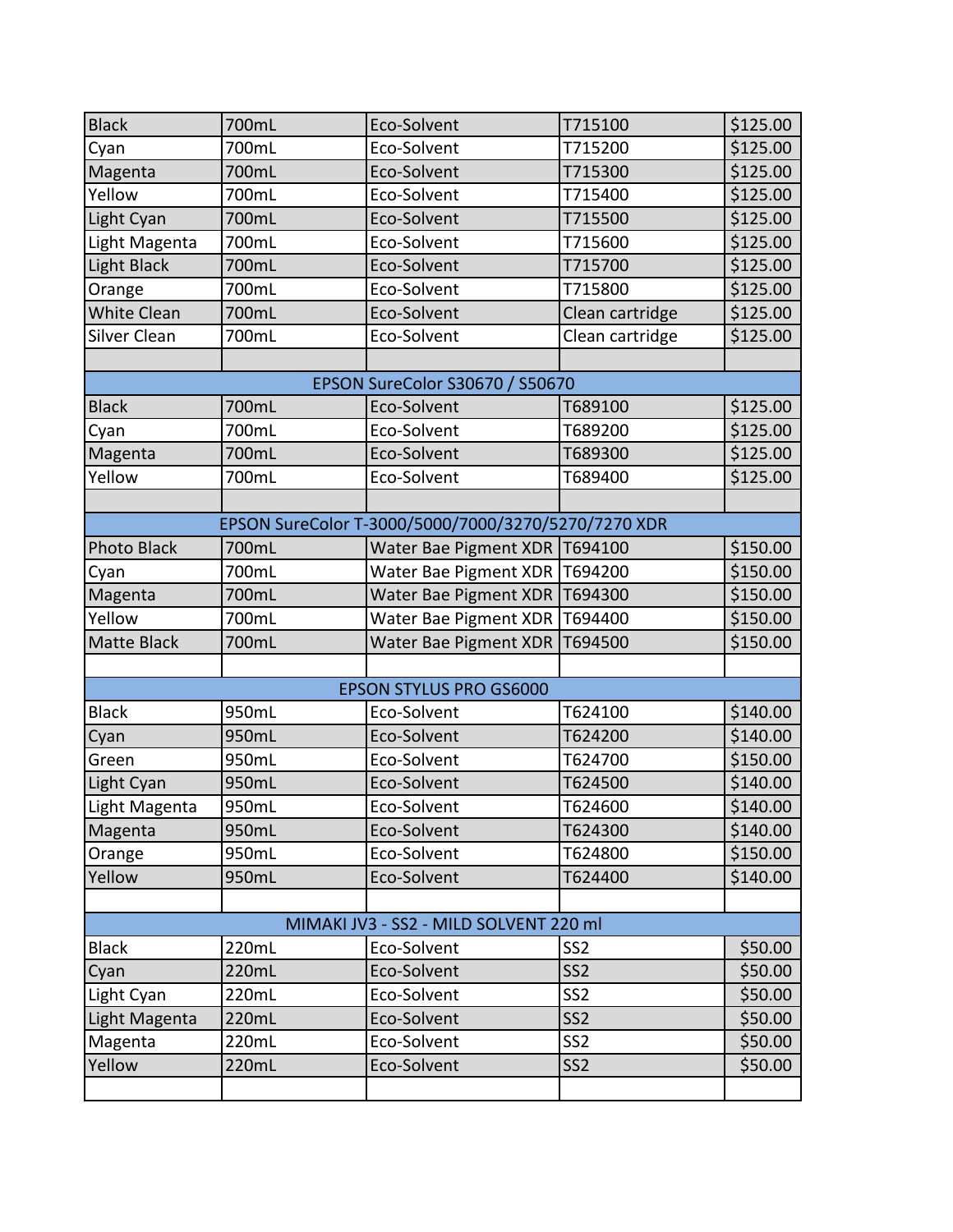| MIMAKI JV3 - SS2 - MILD SOLVENT 440 ml |             |                                                          |                 |          |
|----------------------------------------|-------------|----------------------------------------------------------|-----------------|----------|
| <b>Black</b>                           | 440mL       | Eco-Solvent                                              | SS <sub>2</sub> | \$80.00  |
| Cyan                                   | 440mL       | Eco-Solvent                                              | SS <sub>2</sub> | \$80.00  |
| Light Cyan                             | 440mL       | Eco-Solvent                                              | SS <sub>2</sub> | \$80.00  |
| Light Magenta                          | 440mL       | Eco-Solvent                                              | SS <sub>2</sub> | \$80.00  |
| Magenta                                | 440mL       | Eco-Solvent                                              | SS <sub>2</sub> | \$80.00  |
| Yellow                                 | 440mL       | Eco-Solvent                                              | SS <sub>2</sub> | \$80.00  |
|                                        |             |                                                          |                 |          |
|                                        |             | MIMAKI JV33 & CJV30 - SS21 - MILD SOLVENT                |                 |          |
| <b>Black</b>                           | 440mL       | Eco-Solvent                                              | <b>SS21</b>     | \$80.00  |
| Cyan                                   | 440mL       | Eco-Solvent                                              | <b>SS21</b>     | \$80.00  |
| Magenta                                | 440mL       | Eco-Solvent                                              | SS21            | \$80.00  |
| Yellow                                 | 440mL       | Eco-Solvent                                              | <b>SS21</b>     | \$80.00  |
|                                        |             |                                                          |                 |          |
|                                        |             | MIMAKI - ES3 Eco Solvent Based 440 ml                    |                 |          |
| <b>Black</b>                           | 440mL       | Eco-Solvent                                              | ES <sub>3</sub> | \$85.00  |
| Cyan                                   | 440mL       | Eco-Solvent                                              | ES <sub>3</sub> | \$85.00  |
| Light Cyan                             | 440mL       | Eco-Solvent                                              | ES <sub>3</sub> | \$85.00  |
| Light Magenta                          | 440mL       | Eco-Solvent                                              | ES <sub>3</sub> | \$85.00  |
| Magenta                                | 440mL       | Eco-Solvent                                              | ES <sub>3</sub> | \$85.00  |
| Yellow                                 | 440mL       | Eco-Solvent                                              | ES <sub>3</sub> | \$85.00  |
|                                        |             |                                                          |                 |          |
|                                        |             | MIMAKI JV5 - Hard Solvent                                |                 |          |
| <b>Black</b>                           | 440mL       | Solvent                                                  | <b>HS</b>       | \$80.00  |
| Cyan                                   | 440mL       | Solvent                                                  | <b>HS</b>       | \$80.00  |
| Magenta                                | 440mL       | Solvent                                                  | <b>HS</b>       | \$80.00  |
| Yellow                                 | 440mL       | Solvent                                                  | <b>HS</b>       | \$80.00  |
|                                        |             |                                                          |                 |          |
|                                        |             | MIMAKI - SS21 Solvent Based 2000 ml (Mimaki Bulk System) |                 |          |
| <b>Black</b>                           | 2000mL (2L) | Solvent                                                  | <b>SS21</b>     | \$300.00 |
| Cyan                                   | 2000mL (2L) | Solvent                                                  | <b>SS21</b>     | \$300.00 |
| Magenta                                | 2000mL (2L) | Solvent                                                  | SS21            | \$300.00 |
| Yellow                                 | 2000mL (2L) | Solvent                                                  | <b>SS21</b>     | \$300.00 |
| Light Cyan                             | 2000mL (2L) | Solvent                                                  | SS21            | \$300.00 |
| Light Magenta                          | 2000mL (2L) | Solvent                                                  | <b>SS21</b>     | \$300.00 |
|                                        |             |                                                          |                 |          |
|                                        |             | MIMAKI - BS3 Solvent Based 2000 ml (Mimaki Bulk System)  |                 |          |
| <b>Black</b>                           | 2000mL (2L) | Solvent                                                  | BS3             | \$205.00 |
| Cyan                                   | 2000mL (2L) | Solvent                                                  | BS3             | \$205.00 |
| Magenta                                | 2000mL (2L) | Solvent                                                  | BS3             | \$205.00 |
| Yellow                                 | 2000mL (2L) | Solvent                                                  | BS3             | \$205.00 |
| Light Cyan                             | 2000mL (2L) | Solvent                                                  | BS3             | \$205.00 |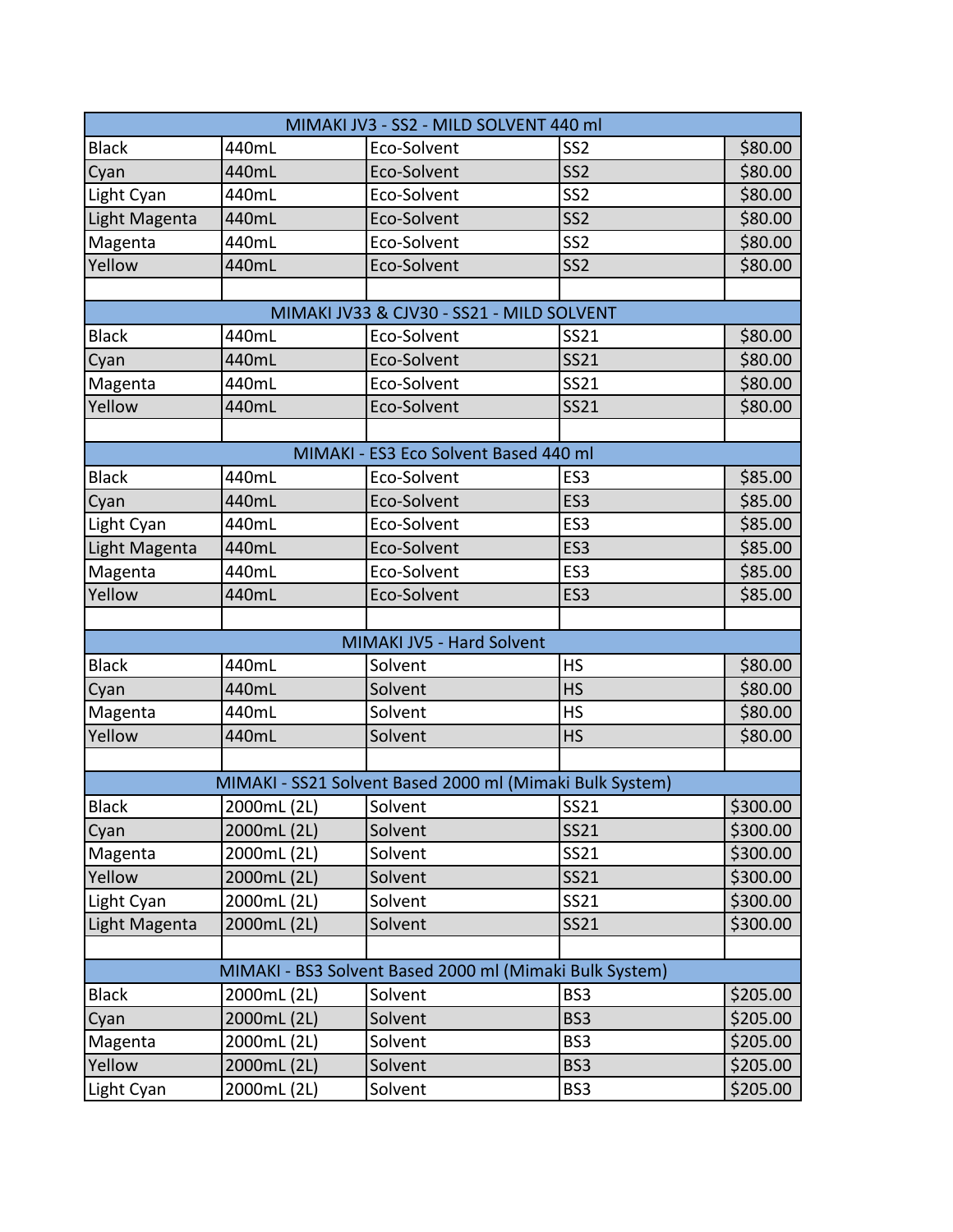| Light Magenta | 2000mL (2L)                                              | Solvent                                                                                  | BS3            | \$205.00 |  |  |
|---------------|----------------------------------------------------------|------------------------------------------------------------------------------------------|----------------|----------|--|--|
|               |                                                          |                                                                                          |                |          |  |  |
|               | MIMAKI - SB53 Solvent Based 2000 ml (Mimaki Bulk System) |                                                                                          |                |          |  |  |
| <b>Black</b>  | 2000mL (2L)                                              | Dye Sublimation                                                                          | <b>SB53</b>    | \$160.00 |  |  |
| Cyan          | 2000mL (2L)                                              | Dye Sublimation                                                                          | <b>SB53</b>    | \$160.00 |  |  |
| Magenta       | 2000mL (2L)                                              | Dye Sublimation                                                                          | <b>SB53</b>    | \$160.00 |  |  |
| Yellow        | 2000mL (2L)                                              | Dye Sublimation                                                                          | <b>SB53</b>    | \$160.00 |  |  |
| Light Cyan    | 2000mL (2L)                                              | Dye Sublimation                                                                          | <b>SB53</b>    | \$160.00 |  |  |
| Light Magenta | 2000mL (2L)                                              | Dye Sublimation                                                                          | <b>SB53</b>    | \$160.00 |  |  |
|               |                                                          |                                                                                          |                |          |  |  |
|               |                                                          | MIMAKI UJF 605C II / 605RII / UJF-706 - UV INK                                           |                |          |  |  |
| <b>Black</b>  | 440mL                                                    | UV                                                                                       | <b>UV Cure</b> | \$100.00 |  |  |
| Cyan          | 440mL                                                    | UV                                                                                       | <b>UV Cure</b> | \$100.00 |  |  |
| Magenta       | 440mL                                                    | UV                                                                                       | UV Cure        | \$100.00 |  |  |
| Yellow        | 440mL                                                    | UV                                                                                       | <b>UV Cure</b> | \$100.00 |  |  |
| Light Cyan    | 440mL                                                    | UV                                                                                       | UV Cure        | \$100.00 |  |  |
| Light Magenta | 440mL                                                    | UV                                                                                       | <b>UV Cure</b> | \$100.00 |  |  |
|               |                                                          |                                                                                          |                |          |  |  |
|               |                                                          | MIMAKI - UV JFX 1631 / JFX 1610 / UJV160 - LF-200 Flexible LED Cure Ink                  |                |          |  |  |
| <b>Black</b>  | 600mL                                                    | UV                                                                                       | LF-200         | \$160.00 |  |  |
| Cyan          | 600mL                                                    | UV                                                                                       | LF-200         | \$160.00 |  |  |
| Magenta       | 600mL                                                    | UV                                                                                       | LF-200         | \$160.00 |  |  |
| Yellow        | 600mL                                                    | UV                                                                                       | LF-200         | \$160.00 |  |  |
| Light Cyan    | 600mL                                                    | UV                                                                                       | LF-200         | \$160.00 |  |  |
| Light Magenta | 600mL                                                    | UV                                                                                       | LF-200         | \$160.00 |  |  |
|               |                                                          |                                                                                          |                |          |  |  |
|               |                                                          | MIMAKI - UV JFX 1631 / JFX 1610 / UJF 3042 / UJV160 - LH-100 Hard LED Cure Ink           |                |          |  |  |
| <b>Black</b>  | 600mL                                                    | UV                                                                                       | LH-100         | \$160.00 |  |  |
| Cyan          | 600mL                                                    | UV                                                                                       | LH-100         | \$160.00 |  |  |
| Magenta       | 600mL                                                    | <b>UV</b>                                                                                | LH-100         | \$160.00 |  |  |
| Yellow        | 600mL                                                    | <b>UV</b>                                                                                | LH-100         | \$160.00 |  |  |
| Light Cyan    | 600mL                                                    | UV                                                                                       | LH-100         | \$160.00 |  |  |
| Light Magenta | 600mL                                                    | UV                                                                                       | LH-100         | \$160.00 |  |  |
|               |                                                          |                                                                                          |                |          |  |  |
|               |                                                          | MUTOH ValueJet 1204 / 1304 / 1324 / 1604 / 1618 / 1624 / 1638 / 2638 - ECO-SOLVENT 220 M |                |          |  |  |
| <b>Black</b>  | 220mL                                                    | Eco-Solvent                                                                              |                | \$55.00  |  |  |
| Cyan          | 220mL                                                    | Eco-Solvent                                                                              |                | \$55.00  |  |  |
| Magenta       | 220mL                                                    | Eco-Solvent                                                                              |                | \$55.00  |  |  |
| Yellow        | 220mL                                                    | Eco-Solvent                                                                              |                | \$55.00  |  |  |
| Light Cyan    | 220mL                                                    | Eco-Solvent                                                                              |                | \$55.00  |  |  |
| Light Magenta | 220mL                                                    | Eco-Solvent                                                                              |                | \$55.00  |  |  |
|               |                                                          |                                                                                          |                |          |  |  |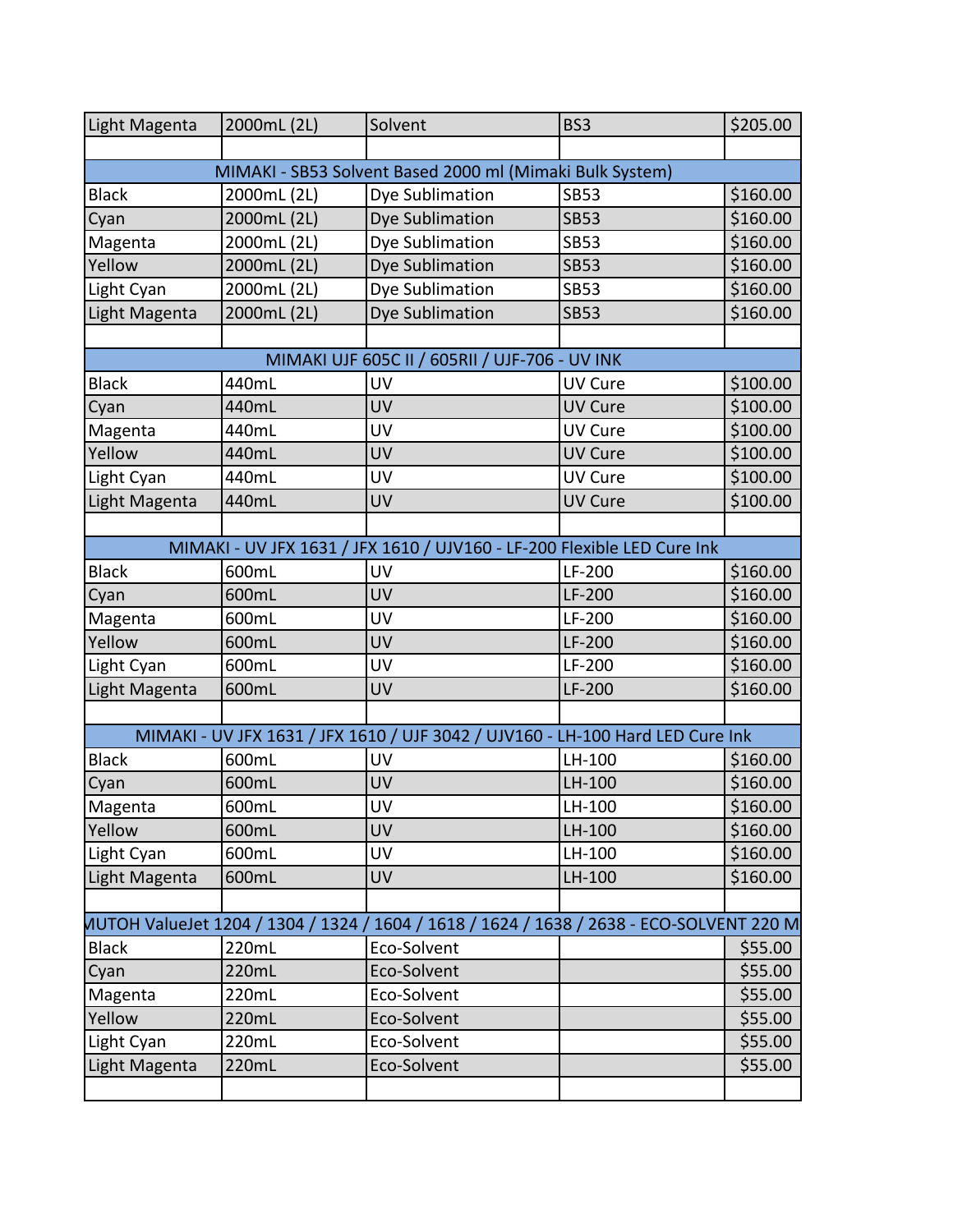| MUTOH ValueJet 1304 / 1324 / 1604 / 1618 / 1624 / 1638 / 2638 - ECO-SOLVENT 440 ML |             |                                                                                   |          |          |  |
|------------------------------------------------------------------------------------|-------------|-----------------------------------------------------------------------------------|----------|----------|--|
| <b>Black</b>                                                                       | 440mL       | Eco-Solvent                                                                       |          | \$85.00  |  |
| Cyan                                                                               | 440mL       | Eco-Solvent                                                                       |          | \$85.00  |  |
| Magenta                                                                            | 440mL       | Eco-Solvent                                                                       |          | \$85.00  |  |
| Yellow                                                                             | 440mL       | Eco-Solvent                                                                       |          | \$85.00  |  |
| Light Cyan                                                                         | 440mL       | Eco-Solvent                                                                       |          | \$85.00  |  |
| Light Magenta                                                                      | 440mL       | Eco-Solvent                                                                       |          | \$85.00  |  |
|                                                                                    |             |                                                                                   |          |          |  |
|                                                                                    |             | MUTOH ValueJet 1204 / 1304 / 1604 / 1618 ECO SOLVENT 1 LITER BAGS FOR BULK SYSTEM |          |          |  |
| <b>Black</b>                                                                       | 1000mL (1L) | Eco-Solvent                                                                       |          | \$140.00 |  |
| Cyan                                                                               | 1000mL (1L) | Eco-Solvent                                                                       |          | \$140.00 |  |
| Magenta                                                                            | 1000mL (1L) | Eco-Solvent                                                                       |          | \$140.00 |  |
| Yellow                                                                             | 1000mL (1L) | Eco-Solvent                                                                       |          | \$140.00 |  |
| Light Cyan                                                                         | 1000mL (1L) | Eco-Solvent                                                                       |          | \$140.00 |  |
| Light Magenta                                                                      | 1000mL (1L) | Eco-Solvent                                                                       |          | \$140.00 |  |
|                                                                                    |             |                                                                                   |          |          |  |
|                                                                                    |             | MUTOH ValueJet 1324 /1624/1638/2638 ECO-SOLVENT 1 LITER BAGS FOR BULK SYSTEM      |          |          |  |
| <b>Black</b>                                                                       | 1000mL (1L) | Eco-Solvent                                                                       |          | \$140.00 |  |
| Cyan                                                                               | 1000mL (1L) | Eco-Solvent                                                                       |          | \$140.00 |  |
| Magenta                                                                            | 1000mL (1L) | Eco-Solvent                                                                       |          | \$140.00 |  |
| Yellow                                                                             | 1000mL (1L) | Eco-Solvent                                                                       |          | \$140.00 |  |
| Light Cyan                                                                         | 1000mL (1L) | Eco-Solvent                                                                       |          | \$140.00 |  |
| Light Magenta                                                                      | 1000mL (1L) | Eco-Solvent                                                                       |          | \$140.00 |  |
|                                                                                    |             |                                                                                   |          |          |  |
|                                                                                    |             | MUTOH FALCON I 440 ML                                                             |          |          |  |
| <b>Black</b>                                                                       | 440mL       | Eco-Solvent                                                                       |          | \$85.00  |  |
| Cyan                                                                               | 440mL       | Eco-Solvent                                                                       |          | \$85.00  |  |
| Magenta                                                                            | 440mL       | Eco-Solvent                                                                       |          | \$85.00  |  |
| Yellow                                                                             | 440mL       | Eco-Solvent                                                                       |          | \$85.00  |  |
| Light Cyan                                                                         | 440mL       | Eco-Solvent                                                                       |          | \$85.00  |  |
| Light Magenta                                                                      | 440mL       | Eco-Solvent                                                                       |          | \$85.00  |  |
|                                                                                    |             |                                                                                   |          |          |  |
|                                                                                    |             | ROLAND ECO-SOLVENT 220ML JX/XC/SP/VP/BN/SJ/RE                                     |          |          |  |
| <b>Black</b>                                                                       | 220mL       | Eco-Solvent                                                                       | ESL3-4BK | \$50.00  |  |
| Cyan                                                                               | 220mL       | Eco-Solvent                                                                       | ESL3-4CY | \$50.00  |  |
| Light Cyan                                                                         | 220mL       | Eco-Solvent                                                                       | ESL3-4LC | \$50.00  |  |
| Light Magenta                                                                      | 220mL       | Eco-Solvent                                                                       | ESL3-4LM | \$50.00  |  |
| Magenta                                                                            | 220mL       | Eco-Solvent                                                                       | ESL3-4MG | \$50.00  |  |
| Yellow                                                                             | 220mL       | Eco-Solvent                                                                       | ESL3-4YE | \$50.00  |  |
|                                                                                    |             |                                                                                   |          |          |  |
|                                                                                    |             | ROLAND ECO-SOLVENT 440ML JX/XC/SP/VP/BN/SJ/RE                                     |          |          |  |
| <b>Black</b>                                                                       | 440mL       | Eco-Solvent                                                                       | ESL3-4BK | \$80.00  |  |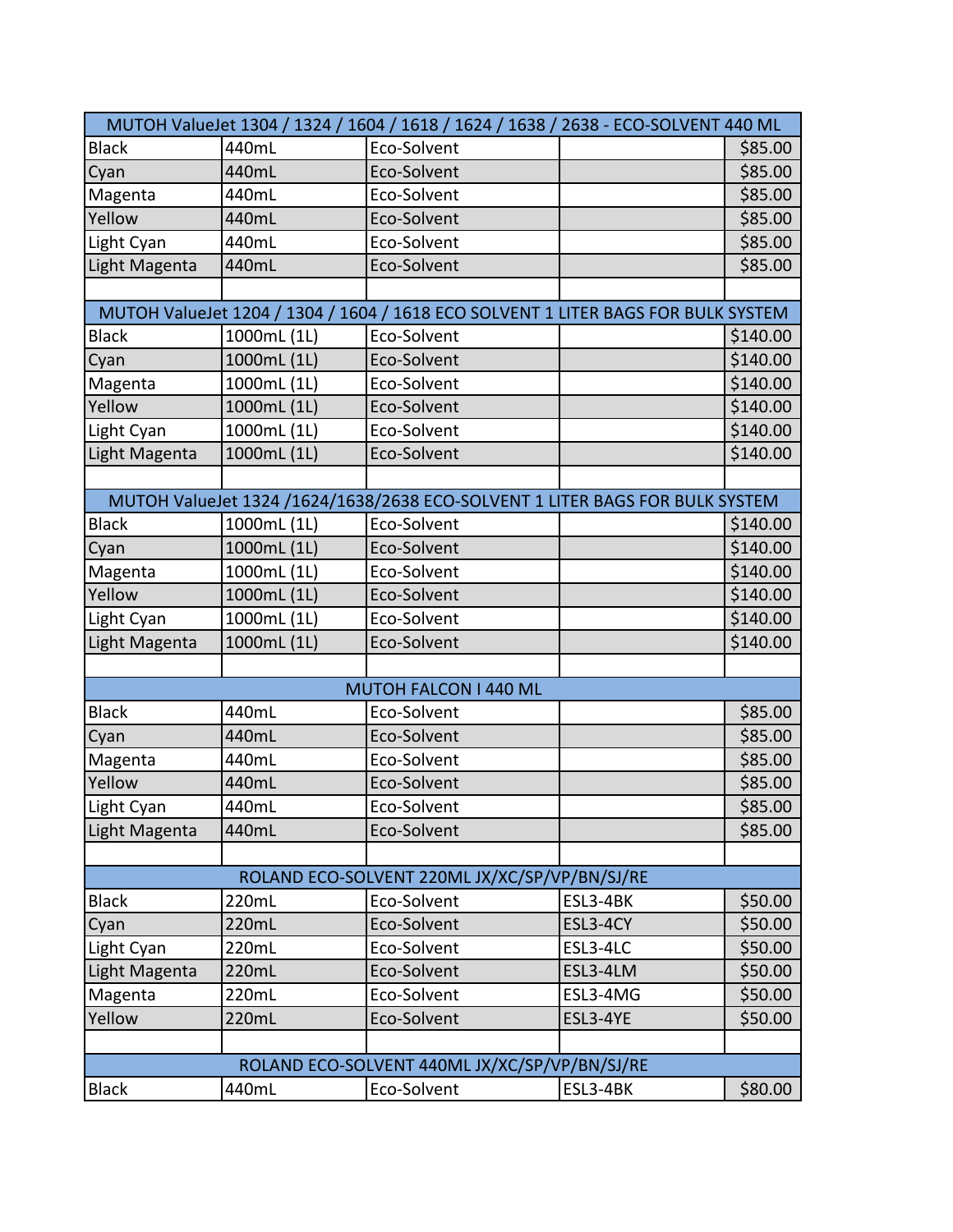| Cyan                                  | 440mL       | Eco-Solvent                             | ESL3-4CY | \$80.00  |  |
|---------------------------------------|-------------|-----------------------------------------|----------|----------|--|
| Light Cyan                            | 440mL       | Eco-Solvent                             | ESL3-4LC | \$80.00  |  |
| Light Magenta                         | 440mL       | Eco-Solvent                             | ESL3-4LM | \$80.00  |  |
| Magenta                               | 440mL       | Eco-Solvent                             | ESL3-4MG | \$80.00  |  |
| Yellow                                | 440mL       | Eco-Solvent                             | ESL3-4YE | \$80.00  |  |
|                                       |             |                                         |          |          |  |
|                                       |             | ROLAND ECO-SOL MAX 2 220ML RF/XF/XR/VSI |          |          |  |
| <b>Black</b>                          | 220mL       | Eco-Solvent                             | ESL3-4BK | \$50.00  |  |
| Light Black                           | 220mL       | Eco-Solvent                             | ESL3-4LK | \$50.00  |  |
| Cyan                                  | 220mL       | Eco-Solvent                             | ESL3-4CY | \$50.00  |  |
| Light Cyan                            | 220mL       | Eco-Solvent                             | ESL3-4LC | \$50.00  |  |
| Light Magenta                         | 220mL       | Eco-Solvent                             | ESL3-4LM | \$50.00  |  |
| Magenta                               | 220mL       | Eco-Solvent                             | ESL3-4MG | \$50.00  |  |
| Yellow                                | 220mL       | Eco-Solvent                             | ESL3-4YE | \$50.00  |  |
|                                       |             |                                         |          |          |  |
|                                       |             | ROLAND ECO-SOL MAX 2 440ML RF/XF/XR/VSI |          |          |  |
| <b>Black</b>                          | 440mL       | Eco-Solvent                             | ESL4-4BK | \$80.00  |  |
| <b>Light Black</b>                    | 440mL       | Eco-Solvent                             | ESL4-4LK | \$80.00  |  |
| Cyan                                  | 440mL       | Eco-Solvent                             | ESL4-4CY | \$80.00  |  |
| Light Cyan                            | 440mL       | Eco-Solvent                             | ESL4-4LC | \$80.00  |  |
| Light Magenta                         | 440mL       | Eco-Solvent                             | ESL4-4LM | \$80.00  |  |
| Magenta                               | 440mL       | Eco-Solvent                             | ESL4-4MG | \$80.00  |  |
| Yellow                                | 440mL       | Eco-Solvent                             | ESL4-4YE | \$80.00  |  |
|                                       |             |                                         |          |          |  |
|                                       |             | ROLAND AQUEAUS PIGMENT BASED 220ML      |          |          |  |
| <b>Black</b>                          | 220mL       | Pigment                                 |          | \$80.00  |  |
| Cyan                                  | 220mL       | Pigment                                 |          | \$80.00  |  |
| Light Cyan                            | 220mL       | Pigment                                 |          | \$80.00  |  |
| Light Magenta                         | 220mL       | Pigment                                 |          | \$80.00  |  |
| Magenta                               | 220mL       | Pigment                                 |          | \$80.00  |  |
| Yellow                                | 220mL       | Pigment                                 |          | \$80.00  |  |
|                                       |             |                                         |          |          |  |
|                                       |             | ROLAND AQUEAUS PIGMENT BASED 440ML      |          |          |  |
| Black                                 | 440mL       | Pigment                                 |          | \$125.00 |  |
| Cyan                                  | 441mL       | Pigment                                 |          | \$125.00 |  |
| Light Cyan                            | 442mL       | Pigment                                 |          | \$125.00 |  |
| Light Magenta                         | 443mL       | Pigment                                 |          | \$125.00 |  |
| Magenta                               | 444mL       | Pigment                                 |          | \$125.00 |  |
| Yellow                                | 440mL       | Pigment                                 |          | \$125.00 |  |
|                                       |             |                                         |          |          |  |
| <b>SEIKO ColorPainter 64S</b><br>100S |             |                                         |          |          |  |
| <b>Black</b>                          | 1000mL (1L) | Eco-Solvent                             |          | \$130.00 |  |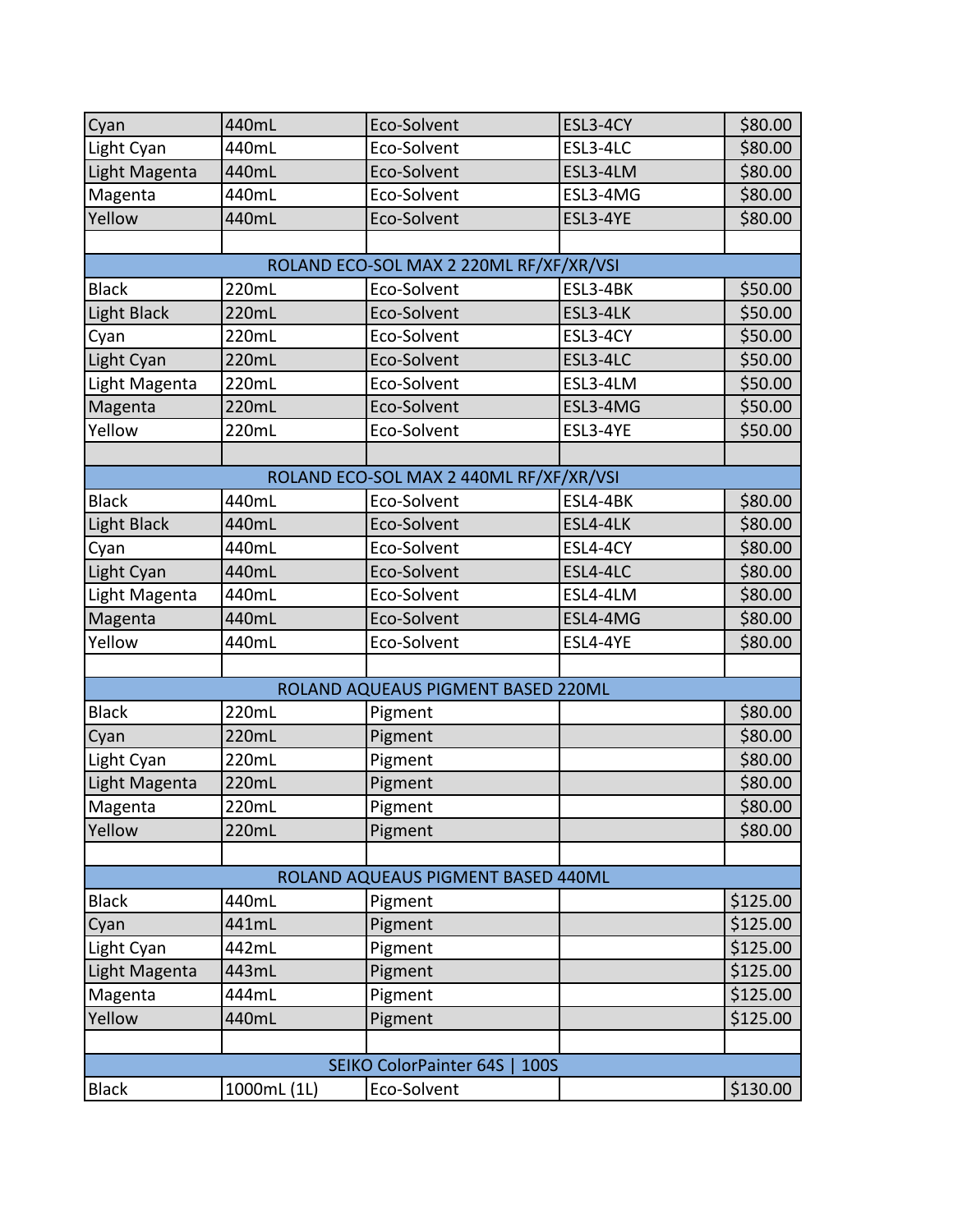| Cyan          | 1000mL (1L) | Eco-Solvent                                                    |                     | \$130.00 |
|---------------|-------------|----------------------------------------------------------------|---------------------|----------|
| Light Cyan    | 1000mL (1L) | Eco-Solvent                                                    |                     | \$130.00 |
| Light Magenta | 1000mL (1L) | Eco-Solvent                                                    |                     | \$130.00 |
| Magenta       | 1000mL (1L) | Eco-Solvent                                                    |                     | \$130.00 |
| Yellow        | 1000mL (1L) | Eco-Solvent                                                    |                     | \$130.00 |
|               |             |                                                                |                     |          |
|               |             | Oce ARIZONA IJC256 UV INKS OUTDOOR/FLEXIBLE for use in the     |                     |          |
|               |             | AZ250GT, 350GT, 360GT, 350XT, 550GT & 550XT                    |                     |          |
| <b>Black</b>  | 2000mL (2L) | <b>UV Lamp</b>                                                 | 3010104960 \$300.00 |          |
| Cyan          | 2000mL (2L) | <b>UV Lamp</b>                                                 | 3010106671          | \$300.00 |
| Magenta       | 2000mL (2L) | <b>UV Lamp</b>                                                 | 3010106672 \$300.00 |          |
| Yellow        | 2000mL (2L) | UV Lamp                                                        | 3010106673 \$300.00 |          |
| White         | 1000mL (1L) | <b>UV Lamp</b>                                                 | 3010112534 \$200.00 |          |
|               |             |                                                                |                     |          |
|               |             | Oce ARIZONA 318GL - ARIZONA 256 UV INKS for use in the AZ318GL |                     |          |
| <b>Black</b>  | 800mL       | UV Lamp                                                        | 3010112530 \$200.00 |          |
| Cyan          | 800mL       | UV Lamp                                                        | 3010112531 \$200.00 |          |
| Magenta       | 800mL       | UV Lamp                                                        | 3010112532          | \$200.00 |
| Yellow        | 800mL       | UV Lamp                                                        | 3010112533 \$200.00 |          |
| White         | 1000mL (1L) | UV Lamp                                                        | 3010112534          | \$200.00 |
|               |             |                                                                |                     |          |
|               |             | Fuji acuity uvijet - KI                                        |                     |          |
| <b>Black</b>  | 2000mL (2L) | UV Lamp                                                        | KI-215/2L           | \$300.00 |
| Cyan          | 2000mL (2L) | UV Lamp                                                        | KI-052/2L           | \$300.00 |
| Magenta       | 2000mL (2L) | <b>UV Lamp</b>                                                 | KI-004/2L           | \$300.00 |
| Yellow        | 2000mL (2L) | UV Lamp                                                        | KI-867/2L           | \$300.00 |
| White         | 1000mL (1L) | UV Lamp                                                        | KI-021/1L           | \$200.00 |
|               |             |                                                                |                     |          |
|               |             | Vutek QS / PV200 3 Liter                                       |                     |          |
| <b>Black</b>  | 3 Liter     | UV Lamp                                                        |                     | \$300.00 |
| Cyan          | 3 Liter     | UV Lamp                                                        |                     | \$300.00 |
| Magenta       | 3 Liter     | UV Lamp                                                        |                     | \$300.00 |
| Yellow        | 3 Liter     | UV Lamp                                                        |                     | \$300.00 |
| Light Black   | 3 Liter     | UV Lamp                                                        |                     | \$300.00 |
| Light Cyan    | 3 Liter     | UV Lamp                                                        |                     | \$300.00 |
| Light Magenta | 3 Liter     | UV Lamp                                                        |                     | \$300.00 |
| Light Yellow  | 3 Liter     | UV Lamp                                                        |                     | \$300.00 |
| White         | 3 Liter     | UV Lamp                                                        |                     | \$200.00 |
|               |             |                                                                |                     |          |
|               |             | Vutek PV180/PV320 5 Liter                                      |                     |          |
| <b>Black</b>  | 5 Liter     | UV Lamp                                                        |                     | \$440.00 |
| Cyan          | 5 Liter     | UV Lamp                                                        |                     | \$440.00 |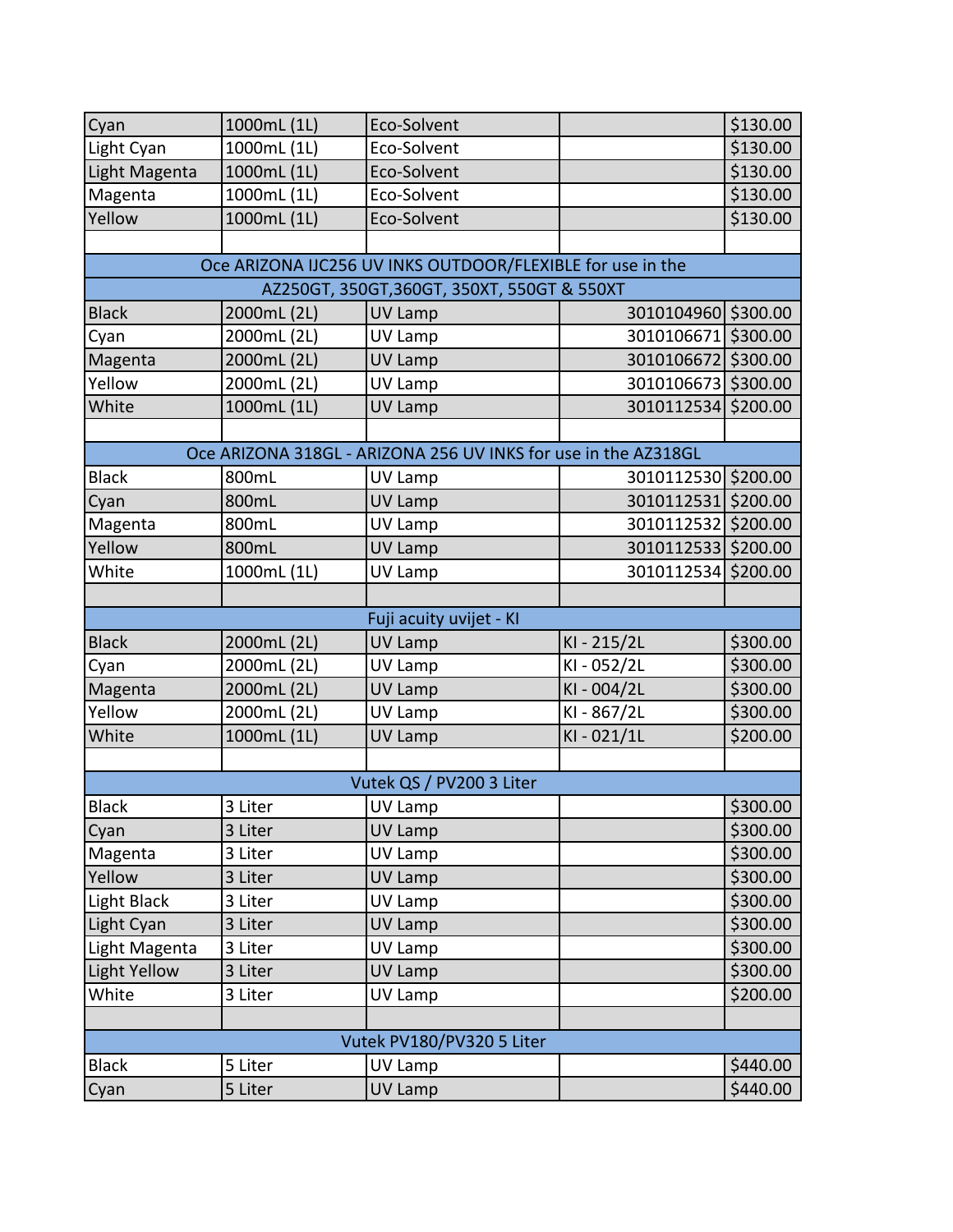| Magenta       | 5 Liter     | UV Lamp                                           |                                                             | \$440.00 |
|---------------|-------------|---------------------------------------------------|-------------------------------------------------------------|----------|
| Yellow        | 5 Liter     | <b>UV Lamp</b>                                    |                                                             | \$440.00 |
| Light Black   | 5 Liter     | UV Lamp                                           |                                                             | \$440.00 |
| Light Cyan    | 5 Liter     | UV Lamp                                           |                                                             | \$440.00 |
| Light Magenta | 5 Liter     | UV Lamp                                           |                                                             | \$440.00 |
| Light Yellow  | 5 Liter     | <b>UV Lamp</b>                                    |                                                             | \$440.00 |
| White         | 5 Liter     | UV Lamp                                           |                                                             | \$440.00 |
|               |             |                                                   |                                                             |          |
|               |             |                                                   | Vutek GS3250 LXR PRO / GS5500 LXR PRO / H1625 5 Liter - LED |          |
| <b>Black</b>  | 5 Liter     | UV LED                                            |                                                             | \$440.00 |
| Cyan          | 5 Liter     | UV LED                                            |                                                             | \$440.00 |
| Magenta       | 5 Liter     | UV LED                                            |                                                             | \$440.00 |
| Yellow        | 5 Liter     | <b>UV LED</b>                                     |                                                             | \$440.00 |
| Light Black   | 5 Liter     | UV LED                                            |                                                             | \$440.00 |
| Light Cyan    | 5 Liter     | UV LED                                            |                                                             | \$440.00 |
| Light Magenta | 5 Liter     | UV LED                                            |                                                             | \$440.00 |
| Light Yellow  | 5 Liter     | <b>UV LED</b>                                     |                                                             | \$440.00 |
| White         | 5 Liter     | UV LED                                            |                                                             | \$440.00 |
|               |             |                                                   |                                                             |          |
|               |             | Vutek Rastek H650/H652/H700                       |                                                             |          |
| <b>Black</b>  | 1000mL (1L) | UV Lamp                                           |                                                             | \$85.00  |
| Cyan          | 1000mL (1L) | UV Lamp                                           |                                                             | \$85.00  |
| Magenta       | 1000mL (1L) | <b>UV Lamp</b>                                    |                                                             | \$85.00  |
| Yellow        | 1000mL (1L) | UV Lamp                                           |                                                             | \$85.00  |
| White         | 1000mL (1L) | <b>UV Lamp</b>                                    |                                                             | \$85.00  |
|               |             |                                                   |                                                             |          |
|               |             | Agfa Jeti - KM (Original Gandinnovations Formula) |                                                             |          |
| <b>Black</b>  | 1000mL (1L) | UV Lamp                                           |                                                             | \$80.00  |
| Cyan          | 1000mL (1L) | UV Lamp                                           |                                                             | \$80.00  |
| Magenta       | 1000mL (1L) | UV Lamp                                           |                                                             | \$80.00  |
| Yellow        | 1000mL (1L) | <b>UV Lamp</b>                                    |                                                             | \$80.00  |
| Light Cyan    | 1000mL (1L) | UV Lamp                                           |                                                             | \$80.00  |
| Light Magenta | 1000mL (1L) | UV Lamp                                           |                                                             | \$80.00  |
|               |             |                                                   |                                                             |          |
|               |             |                                                   | Agfa Jeti - KM (Improved Color and Adhesion Properties)     |          |
| <b>Black</b>  | 1000mL (1L) | UV Lamp                                           |                                                             | \$83.00  |
| Cyan          | 1000mL (1L) | UV Lamp                                           |                                                             | \$83.00  |
| Magenta       | 1000mL (1L) | UV Lamp                                           |                                                             | \$83.00  |
| Yellow        | 1000mL (1L) | UV Lamp                                           |                                                             | \$83.00  |
| Light Cyan    | 1000mL (1L) | UV Lamp                                           |                                                             | \$83.00  |
| Light Magenta | 1000mL (1L) | UV Lamp                                           |                                                             | \$83.00  |
|               |             |                                                   |                                                             |          |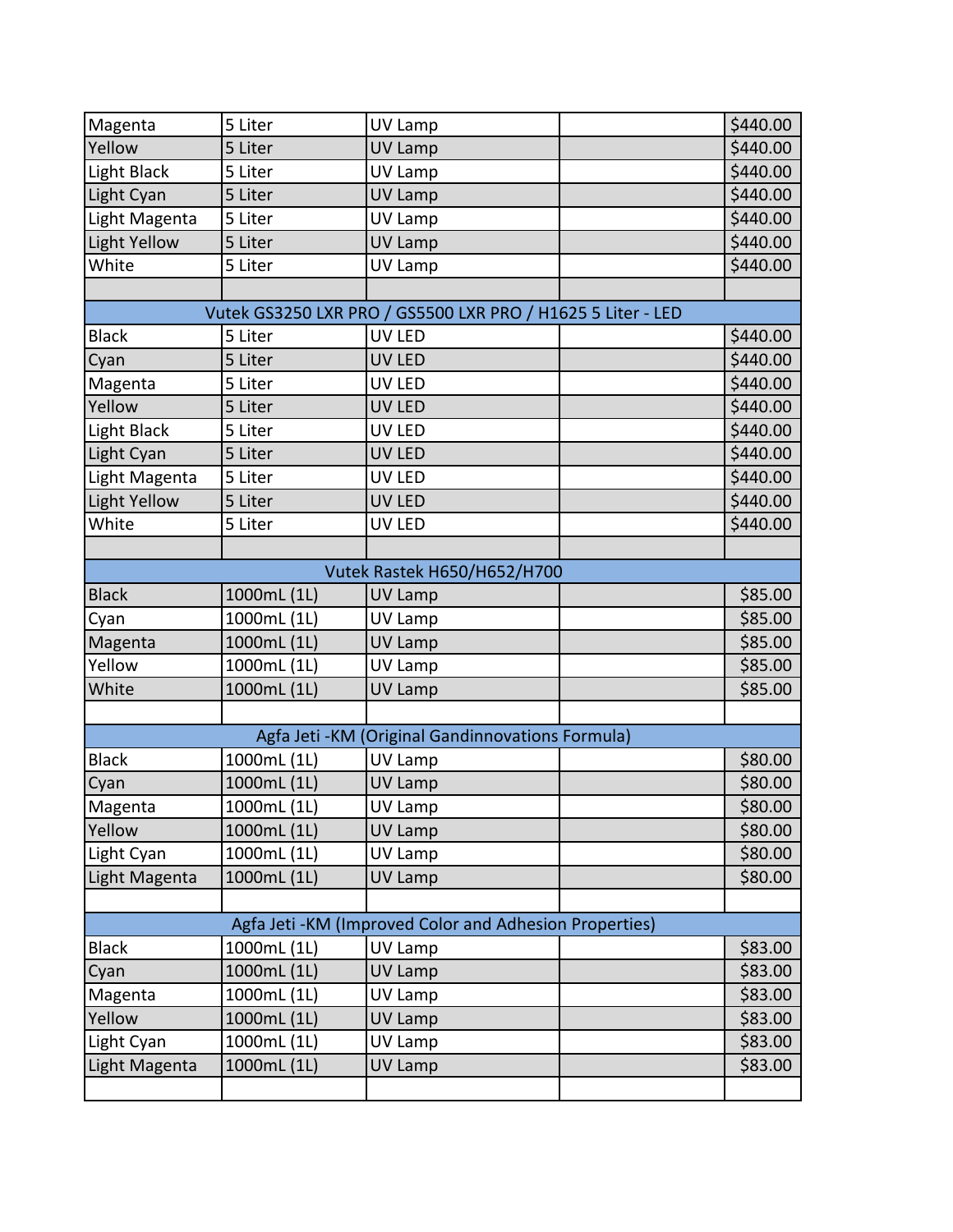| Nur Expedio / Tempo / Tempo II                    |                               |                                               |                   |          |  |
|---------------------------------------------------|-------------------------------|-----------------------------------------------|-------------------|----------|--|
| <b>Black</b>                                      | 1000mL (1L)                   | UV Lamp                                       |                   | \$80.00  |  |
| Cyan                                              | 1000mL (1L)                   | <b>UV Lamp</b>                                |                   | \$80.00  |  |
| Magenta                                           | 1000mL (1L)                   | UV Lamp                                       |                   | \$80.00  |  |
| Yellow                                            | 1000mL (1L)                   | <b>UV Lamp</b>                                |                   | \$80.00  |  |
| Light Cyan                                        | 1000mL (1L)                   | UV Lamp                                       |                   | \$80.00  |  |
| Light Magenta                                     | 1000mL (1L)                   | <b>UV Lamp</b>                                |                   | \$80.00  |  |
|                                                   |                               |                                               |                   |          |  |
|                                                   |                               | OKI DATA C9600/9800                           |                   |          |  |
| <b>Black</b>                                      |                               | Toner                                         |                   | \$100.00 |  |
| Cyan                                              |                               | Toner                                         |                   | \$150.00 |  |
| Magenta                                           |                               | Toner                                         |                   | \$150.00 |  |
| Yellow                                            |                               | Toner                                         |                   | \$150.00 |  |
|                                                   |                               |                                               |                   |          |  |
|                                                   |                               | OKI DATA C9650                                |                   |          |  |
| <b>Black</b>                                      |                               | Toner                                         |                   | \$100.00 |  |
| Cyan                                              |                               | Toner                                         |                   | \$150.00 |  |
| Magenta                                           |                               | Toner                                         |                   | \$150.00 |  |
| Yellow                                            |                               | Toner                                         |                   | \$150.00 |  |
|                                                   |                               |                                               |                   |          |  |
| <b>CLEANING CARTRIDGES Solvent / Eco Solvenet</b> |                               |                                               |                   |          |  |
|                                                   |                               |                                               |                   |          |  |
| <b>Brand</b>                                      | <b>Printer Model</b>          | Capacity                                      | Ink Type          | Price    |  |
| Roland                                            | All Eco-Solvent Based         | 220mL                                         | Eco-Solvent       | \$50.00  |  |
| Mimaki                                            | JV3                           | 220mL                                         | Mild Solvent      | \$45.00  |  |
| Mimaki                                            | JV33/JV5/CJV30/JV5/JV300      | 220mL                                         | Mild Solvent      | \$45.00  |  |
| Mimaki                                            | ES <sub>3</sub>               | 220mL                                         | Eco-Solvent       | \$50.00  |  |
| Mutoh                                             | All ValueJet Models 220mL     |                                               | Eco-Solvent       | \$50.00  |  |
| HP                                                | DesignJet - hp 9000   500mL   |                                               | Low Solvent       | \$80.00  |  |
| H <sub>P</sub>                                    | DesignJet - hp 8000           | 300mL                                         | Low Solvent       | \$80.00  |  |
| Sieko                                             | seiko 64                      | 500mL                                         | Low Solvent       | \$80.00  |  |
| Epson                                             | GS6000                        | 350mL                                         | Eco-Solvent       | \$50.00  |  |
| Epson                                             | Sure Color Solvent            | 350mL                                         | Eco-Solvent       | \$50.00  |  |
|                                                   |                               |                                               |                   |          |  |
|                                                   |                               | <b>CLEANING CARTRIDGES Water Base Pigment</b> |                   |          |  |
| <b>Brand</b>                                      | Printer Model                 | Capacity                                      | <b>Ink Type</b>   | Price    |  |
| Roland                                            | All water base based Printers | 220mL                                         | WB-Pigment        | \$50.00  |  |
| Mimaki                                            | All water base based Printers | 220mL                                         | <b>WB-Pigment</b> | \$50.00  |  |
| Mutoh                                             | All water base based Printers | 220mL                                         | <b>WB-Pigment</b> | \$50.00  |  |
| Epson                                             | 7800/7880/9800/9880 220mL     |                                               | <b>WB-Pigment</b> | \$50.00  |  |
| Epson                                             | 4800/7600/9600                | 220mL                                         | <b>WB-Pigment</b> | \$50.00  |  |
| Epson                                             | SureColor T series 350mL      |                                               | <b>WB-Pigment</b> | \$62.00  |  |